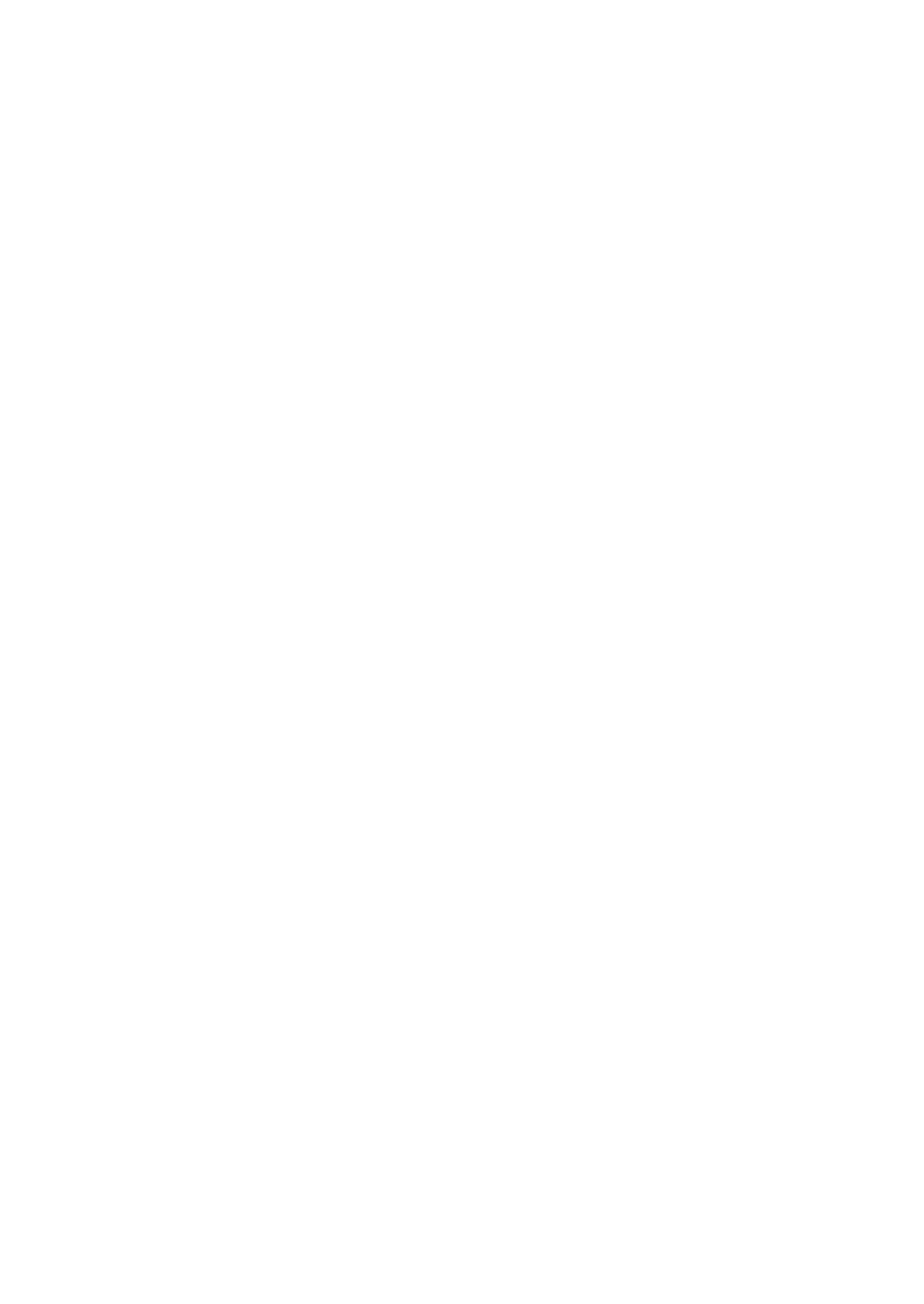## Atatürk Üniversitesi• Atatürk University Türkiyat Araştırmaları Enstitüsü Dergisi • Journal of Turkish Researches Institute TAED-71, 2021. 351-374

## DEDE KORKUT DESTANLARININ TÜRKİSTAN YAZMASINDAKİ KAHRAMANLARLA İLGİLİ EPİTETLER -MUKAYESELİ BİR İNCELEME-EPITHETS ABOUT HEROES IN THE TURKESTAN MANUSCRIPT OF DEDE QORQUD - A COMPARATIVE REVIEW-

# **GÜROL PEHLİVAN**

## **Öz**

2019 yılında bilim dünyasına tanıtılan Dede Korkut destanlarının Türkistan/ Türkmensahra/ Günbed yazması, uzun bir "Giriş" ve tek destan içermektedir. Büyük oranda uzun soylamalardan oluşan bu kısımda, epitetler de önemli bir yere sahiptir. Bilindiği gibi epitet (sıfatlama), anlatıda kahraman veya herhangi bir nesneyi sıfatla, isimle veya sıfat cümlesiyle tamamlayan söz ve cümlelere verilen isimdir. Kahramanların karakterini, nesnelerin ise hangi anlamlar yüklendiklerini anlamakta epitetler çok değerli bilgi parçaları ihtiva ederler. Hatta epitetin kahramanın bazı temel özelliklerini, kahramanlıklarını, başardığı ihtiva eden bir "destan kapsülü" olduğu söylenebilir. Bu makalede Türkistan yazmasındaki "Kahramanlarla ilgili epitetler" Dresden ve Vatikan nüshalarındaki epitetlerle mukayese edilecektir. Dede Korkut yazmaları, bağlı bulundukları anlatma/yazıya geçirme geleneğine bağlı olarak 1. kol (Dresden ve Vatikan) ve 2. kol (Türkistan) olarak ayrıldıktan sonra, epitetler üzerinden bu iki kolun "kalıp üretme" noktasında ortak ve ayrı yönleri saptanacaktır. Bu mukayese sayesinde, her iki kolun birbiriyle ilişkisine ve "Oğuznâmecilik geleneği"nin tarihî-coğrafî uyarlanma süreçlerine ışık tutulması ve Türkistan yazmasındaki epitetlerin işlevlerinin tespit edilmesi hedeflenmektedir.

**Anahtar Kelimeler**: Dede Korkut destanları, Türkistan/ Türkmensahra/ Günbed yazması, epitet, Oğuznâme, mukayeseli edebiyat.

#### **Abstract**

The Turkestan/ Turkmensahra/ Gunbed manuscript of the Dede Qorqud epics, introduced to the world of literature in 2019, contains an extended "Introduction" and a single epic. In this long section consisting mostly of long "soylamas" (poetic parts), epiteths also have a significant place. As it is known, epithet is a term given to words and sentences that complete the hero or any object in the narrative with an adjective, name or relative clause. Epithets contain very valuable pieces of information in understanding the characters of heroes and meanings attributed to the sentence. It can even be said that the epithet is an "epic capsule" containing some of hero's basic characteristics, heroism, and accomplishments. In this article, "the epithets of the heroes" in the Turkestan manuscript will be compared with the epithets in the Dresden and Vatican copies. After the Dede Qorqud manuscripts are divided into the first (Dresden and Vatican) and the second (Turkestan) branch, depending on the tradition of narrating/transcribing them, the common and separate aspects of these two branches will be determined through the epithets. Through this comparison, it is aimed to shed light on the relationship between the two branches and some aspects of the "Oguzname tradition" and to determine the functions of the epithets in Turkestan manuscript.

**Key Words**: Dede Qorqud epics, Turkestan/ Turkmensahra/ Gunbed manuscript, epithet, Oguzname, comparative literature.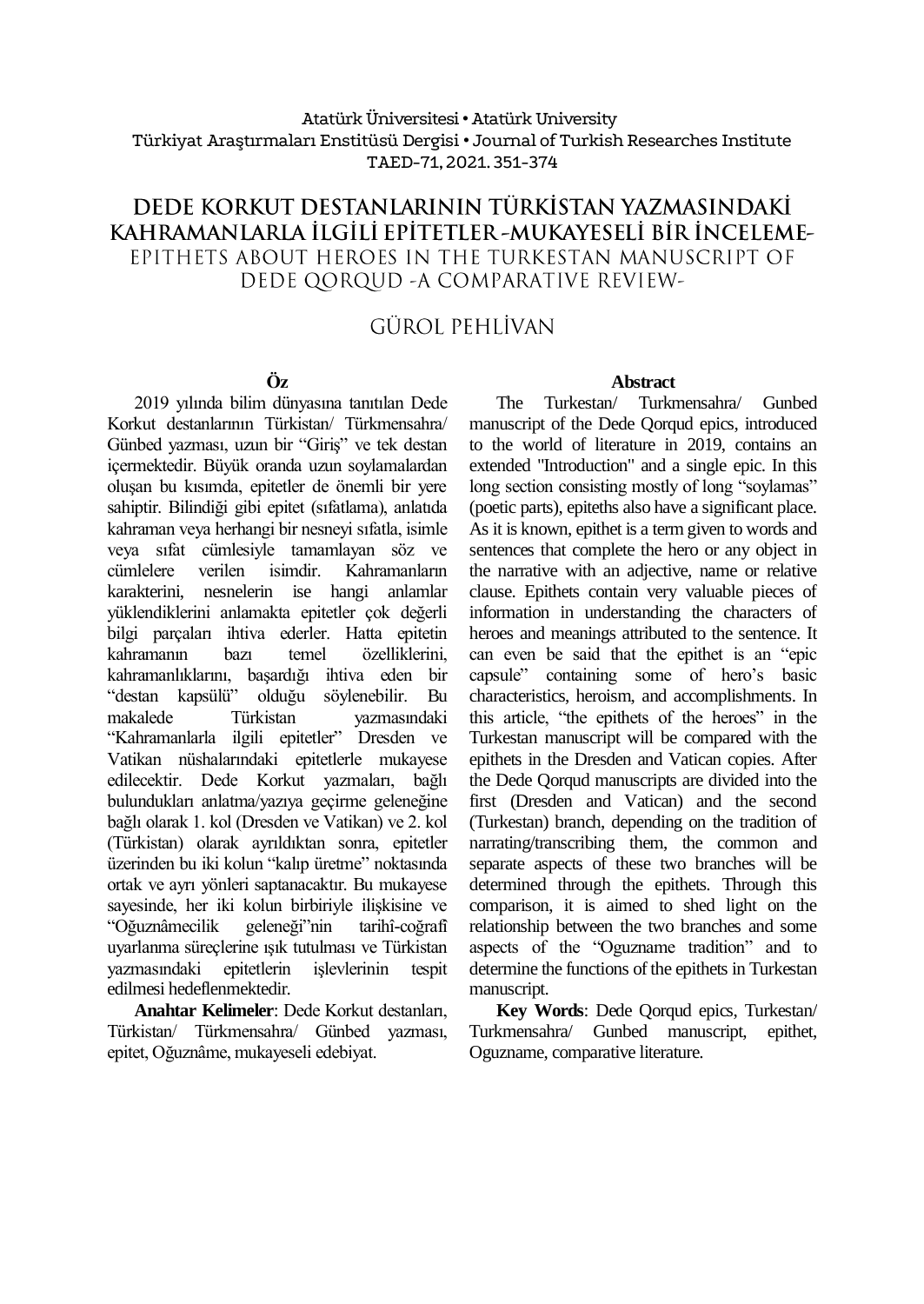#### *Structured Abstract*

*Apart from the oral narratives, the Dede Qorqud epics survived in two copies called Dresden and the Vatican. But recently a new manuscript of these epics has been found. The Turkestan/ Turkmensahra/ Günbed manuscript of the Dede Qorqud epics, introduced to the world of literature in 2019, contains an extended "Introduction" and a single epic. This epic takes place in the manuscript without a title but Metin Ekici, who announced the work to the world of science, was named it as "Salur Kazan Kills the Seven Headed Dragon". In this long introduction section consisting mostly of long "soylamas" (poetic parts), epiteths also have a significant place. As it is known, epithet (adjectivation) is a term given to words and sentences that complete the hero or any object in the narrative with an adjective, name or relative clause. Epithets contain very valuable pieces of information in understanding the characters of heroes and meanings attributed to the sentence. It can even be said that the epithet is an "epic capsule" containing some of hero's basic characteristics, heroism, and accomplishments. In Turkestan manuscript, there are epithets of eight heroes named Salur Kazan, Kara Budak, Bayındır, Deli Düngar, Yegenek, Eme, Kılbaş and Afşar. In this article, "the epithets of the heroes" in the Turkestan manuscript will be compared with the epithets in the Dresden and Vatican copies. In this context, the epithets will be divided into two subtitles as "Clan-Tribe Relations and Political-Geographical References" and "Personal Characteristics". Thus, the ideological context of the epithets will be revealed by examining the tribal connections, political roles, and geographical area ascribed to the heroes of the epic by the narrator. In the context of personal characteristics, how the hero of the epic is depicted physically and spiritually will be discussed and the contribution of these features to the ideological fiction of epithets will be shown. In addition, after the Dede Qorqud manuscripts are divided into the first (Dresden and Vatican) and the second (Turkestan) branch, depending on the tradition of narrating/transcribing them, the common and separate aspects of these two branches will be determined through the epithets. Through this comparison, it is aimed to shed light on the relationship between the two branches and some aspects of the "Oguzname tradition" and to determine the functions of the epithets in Turkestan manuscript.* 

*The comparisons made clearly show that there are very few words in common between the Dresden and Vatican copies and the epithets of the heroes in the Turkestan manuscript. According to this result, in context of editing of epithets by the epic narrators, there is a difference between the first and the second variant. The fact that both variants are based on the Dede Qorqud epic telling tradition results in some similarities, but when the manuscripts emerging from these variants are examined, the differences stand out rather than similarities. However, as a result of understandable excitement brought by new manuscript, Turcologists in Turkey have focused mainly on the similarities rather than differences. For this reason, using the data of the Turkestan manuscript, text repairs were started to be made on the Dresden and Vatican copies. While some of these repairs are reasonable, some repairs appear to have reached the point of "overcorrection". Questioning repairs and sometimes even haphazard repairs of these manuscripts, which are quite different in terms of creation, adaptation, writing and even language characteristics, without taking into account the context in which they were created, is a necessity of scientific prudence.*

*The epithets in the Turkestan manuscript are a reflection of the male-centered and maledominated worlds of the Oguz heroes parallel to the Dresden and Vatican copies. The physical features of the heroes have been compared to animal and weapons. The phenomenon of animal analogies, which can be called as the characteristic of Turkish epic literature, comes up again, especially when the heroes' yells are resembled to predatory animals and birds. On the other hand, a comparison has been established between the hardness of the weapons and the hardness of the heroes. These elements also fall into a group of qualities identified with men in Turkish traditional culture. When political-geographical attributes and physical features are considered together, it can be said that the potency in epithets is formed around the concepts of power and glory. Power is seen in a triple structure as physical (animal, weapon analogies), spiritual (courage, religion) and*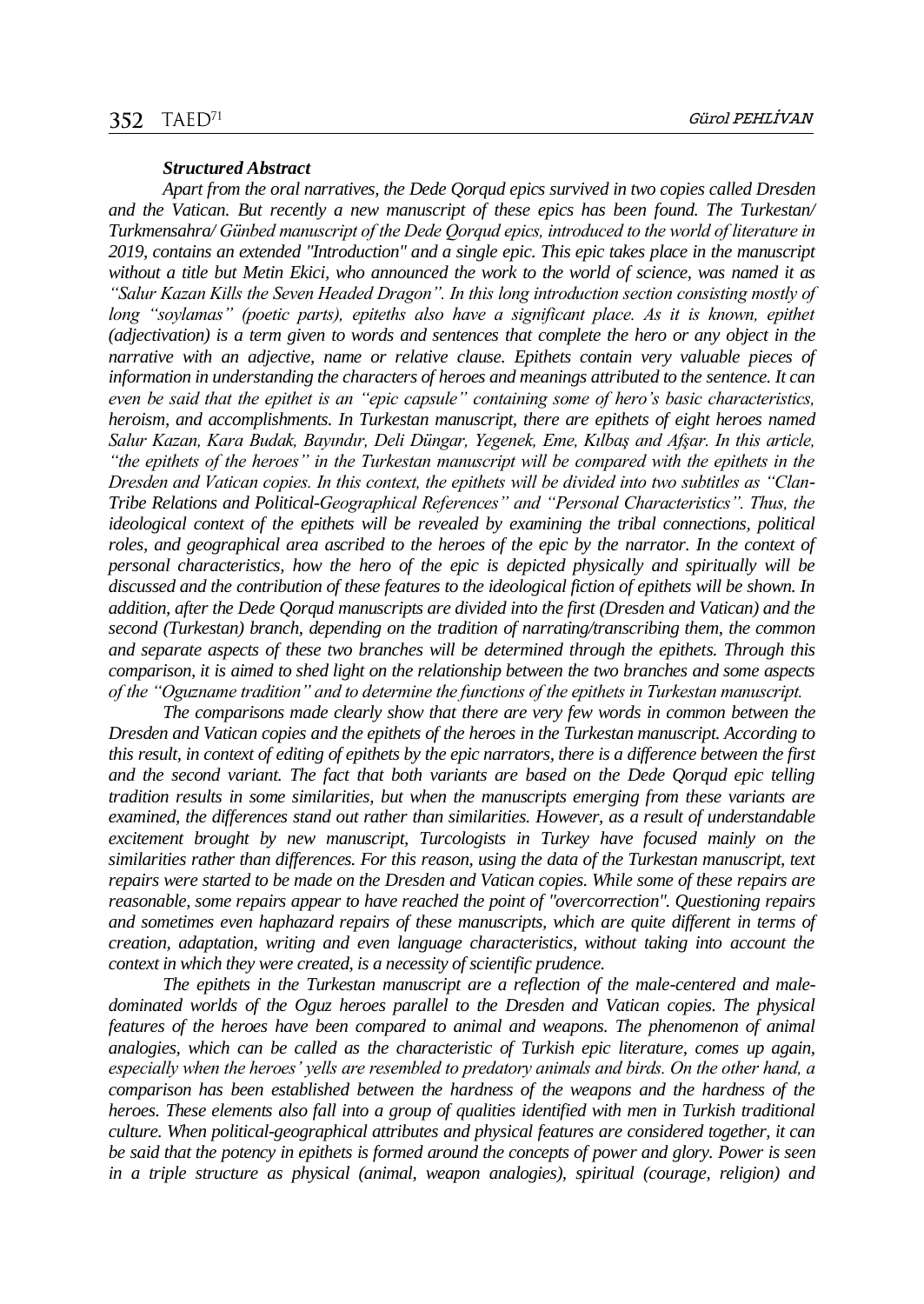*political-military (violence, conquest). Glory appears as land (vast and fertile) and property (abundant, plenteous). Their display in epithets reminds the listener/reader of the epic of the magnificent times of the old days. Of course, the "magnificent times of the old days" referred to here are not a historical reality, but an illusion about the past in epic literature. Epics, which are the texts in which the sacred, semi-sacred, legendary history are revealed, convey various messages to the*  listeners/readers with these aspects and present the heroes of the past as a role model. At this point, *the plot and epithets are the basic building blocks of the fiction within the ideological integrity of the epic text.*

#### **Giriş**

l

Edebî eserlerde kahraman veya herhangi bir şeyin önüne getirilen ve o şeyi çeşitli açılardan niteleyen sıfat veya sıfat gruplarına epitet adı verilmektedir.<sup>1</sup> Sözlü anlatılarda kahramanların karakter özelliklerini açıklamak, anlatı epizotlarını kapsül hâlinde bünyesinde barındırmak gibi işlevleri (Başgöz 1998: 23) olan bu terimi Kamil Veliyev, "bedii vasıf-bedii hitab" (1989: 82); Metin Ekici ise "sıfatlama" (Reichl 2002: 218) olarak Türkçeye çevirmişlerdir. Türkiye'de epitetlerin henüz yeterli seviyede araştırıldığı söylenemezse de *Dede Korkut Kitabı* sıfatlamalar bakımından çeşitli çalışmaların konusu olmuştur.<sup>2</sup>

2019 yılında Metin Ekici tarafından bilim dünyasına tanıtılan (Ekici 2019a) ve Türkistan (Ekici 2019b), Türkmen Sahra (Azmun 2019), Günbet (Shahgoli vd. 2019) olarak isimlendirilen Dede Korkut destanlarının son bulunan yazmasının üslubu ve içeriği incelendiğinde eserin Oğuznâmecilik geleneğine aidiyeti açıktır (Ercilasun 2019a: 8). Ancak bu eserin Dresden (D) ve Vatikan (V) nüshalarıyla aynı koldan gelmediği de hemen belli olmaktadır.<sup>3</sup>

Bu makalede, aşağıda açıklayacağım üzere, iki koldan gelen üç yazmayı epitetleri noktasından incelemekte iki amacım var. İlki, sözel anlatıların kalıplaşma özelliğini en belirgin biçimde gösteren epitetlerin mukayesesi yoluyla bu iki kolun birbiriyle münasebetinin derecesini göstermektir. Böylece Türkistan (T) yazmasına dayanarak D ile V nüshalarında yapılan metin tamirlerinin geçerlilik düzeyini tartışmaya açmayı amaçlıyorum. Açıkçası T'nin D ile V'deki bazı düzeltmeleri desteklemesi veya yanlışlaması mümkündür (Özçelik 2019: 54-55); ancak sadece benzerlikler üzerinde durup ciddi farklılıkları görmezden gelircesine akrabalık düzeyi henüz yeterince tespit edilmemiş bu iki ayrı kola ait metinler arasında düzeltme/ tamir çalışmaları yapmak ne derecede sağlıklıdır? Bu sorunun bilimsel ihtiyatın bir gereği olarak sorgulanması gerektiğini

<sup>1</sup> Terimin farklı tanımları için *bak.* (Başgöz 1998: 9) ve (Bekki 2012: 204-205).

<sup>2</sup> Konuyla yapılan çalışmalar ve Dresden ile Vatikan nüshalarının epitetler bakımından mukayesesi için *bak.* (Pehlivan 2015: 214-259).

<sup>3</sup> Bu makale boyunca kendinden önceki bir yazmadan kopyalandığına dair belirti bulunan eserlere, "nüsha"; böyle bir belirtinin olmadığı eserlere ise "yazma" denmiştir. Ancak söz konusu edilen yazmaların sözlü gelenekten derlendikleri ve ilk yazılma süreçleri yeterince bilinmediğinden "yazma" olarak belirtilen eserlerin "nüsha" olarak da isimlendirilebileceği unutulmamalıdır. Dolayısıyla makalede bu şüpheli/tartışmalı durumlara işaret edildiğinde, eserler "yazma/nüsha" olarak da nitelendirilmiştir. Bu noktada yazılı üretimi esas alan filologlarla, sözlü-sözel üretimi esas alan halkbilimcilerin yaklaşımı farklıdır. Bu sebeple konuya doğru-yanlış dikotomisi içinde bakmamak gerektiğini düşünüyorum. Nitekim birer filolog olarak Tezcan ve Boeschoten'in bu terimleri birbirinin yerine kullandığı görülmektedir (2001: 9, 11 vd.).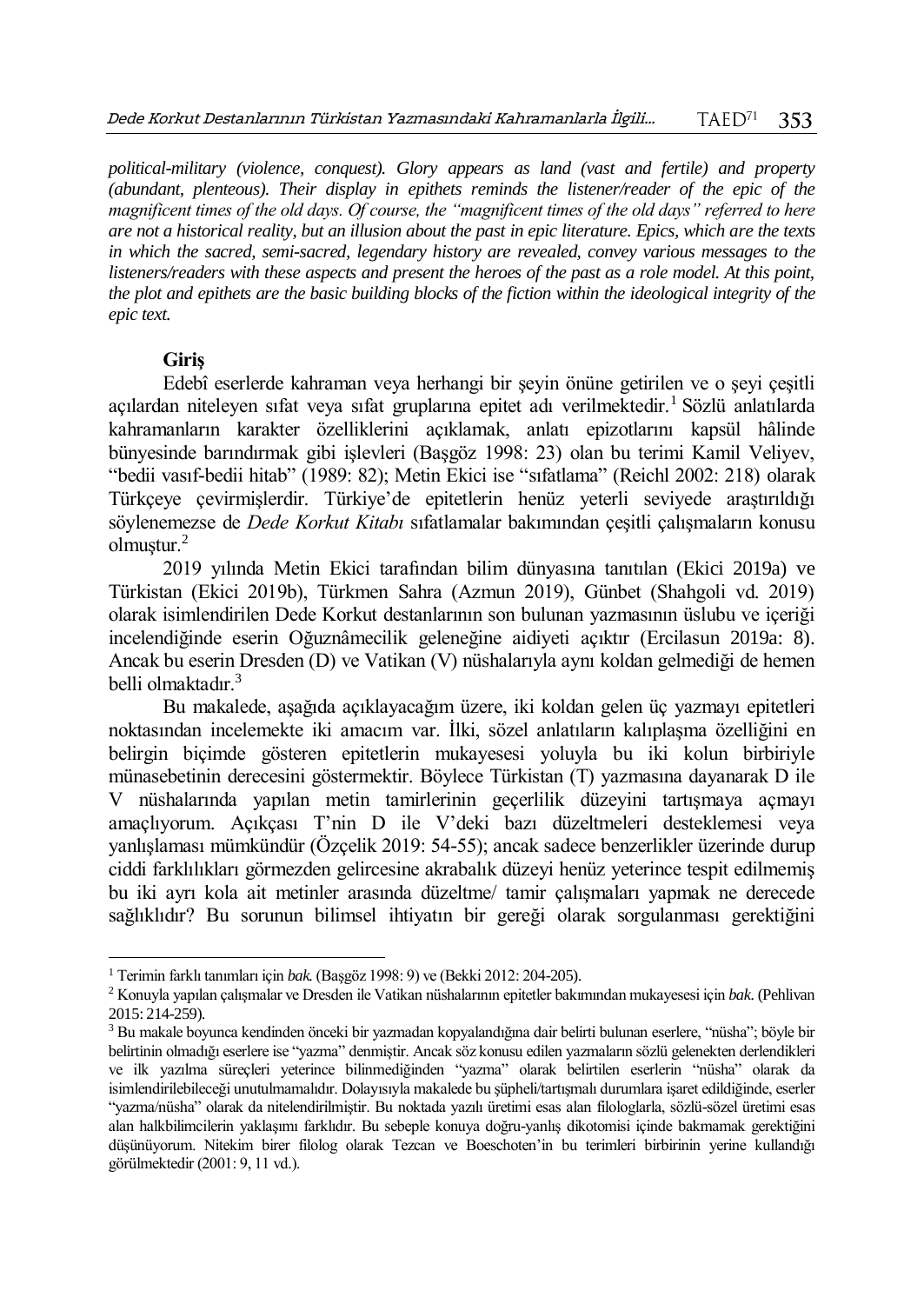$\overline{a}$ 

düşünüyorum. İkinci amacım ise epitetlerin Dede Korkut destanlarındaki yapısal-işlevsel önemini göstermektedir. Bu bağlamda konuyu mukayese ve işlevci yaklaşımlar çerçevesinde tahlil edeceğim.

## **1. Kahramanlarla İlgili Epitetler**

## **1.1. Salur Kazan**

Hem eserdeki yegâne destanın ana kahramanı olması hem de soylamalardan oluşan bölümde tuttuğu yer dikkate alındığında Kazan, *Dede Korkut Kitabı* nüshalarında olduğu gibi Türkistan yazmasında da ana kahramandır. Yazmada Kazan'ın üç epiteti vardır:

| Dresden                            | Vatikan                            | Türkistan                                    |
|------------------------------------|------------------------------------|----------------------------------------------|
| Ulas ogli,                         | Ulas oglī.                         | Dayansa berk kalalara önce                   |
| Tülü kuşun yavrısı,                | Ol Erenlerün arslanı,              | degen degdügi igidlere hürmet                |
| Beze miskin umudi,                 | Tülü kuşun yavrısı,                | eden, degmeyen kavatlara kan                 |
| Amit suyinun aslanı,               | Beze miskin ümidi.                 | utdurub ceza veren,<br>Salur.                |
| Karacugun kaplanı,                 | Amit suyinun aslanı,               | Eymür beglerinün tüm yüregi,                 |
| Konur atun evesi,                  | Karacugun kaplanı,                 | salhum salhum sünüli konur atı               |
| Han Uruz'un agası,                 | Konur atm eyesi,                   | perçemli, kaynar deniz kursaklı,             |
| Bayındur Hanun güyegüsi,           | Han Uruz'un babası.                | kara polad yalmanı, sur cıdanun              |
| Kalın Oguzun devleti,              | Bayındur Hanun güyegüsi,           | cibiri, katı yaylar kabzası, suhar           |
| Kalmış yigit arhası Salur Kazan    | Kalın Oguz devleti,                | oklar peykanı, dom şeşperler                 |
| $(19b-20a/11-2)$                   | Kalmış yigit arkası Han Kazan      | dögdüsi, al kayada ala kaplan                |
|                                    | $(84a/6-8)$                        | eniginün diskirgeni, gür mişenün             |
|                                    |                                    | kôllarında kakan aslan eniginün              |
| Kalın Oğuzun devleti, Bayındır     | Kazan Beg $(85b/11)$               | högürgeni, kayış<br>dilli kurt               |
| Hanun güyegüsi, Ulaş oglı          |                                    | eniginün kapkuncısı, Savalan                 |
| Salur Kazan (23a/9-10)             |                                    | Dagı yaylaklı, Sarıkamış kışlaklı,           |
|                                    |                                    | min<br>seksen<br>heybetli,<br>er             |
|                                    |                                    | Aderbaycan lengeri, İslam                    |
|                                    |                                    | dini kuvveti, konur atlı, çakmur             |
|                                    |                                    | gözli, Salur yegi, Eymür görki,              |
|                                    |                                    | Zulkadir<br>delüsi,<br>padişahun             |
|                                    |                                    | vekili, Ulaş Oglı Gazan (11b-                |
|                                    |                                    | $12a/14-11$                                  |
|                                    |                                    |                                              |
|                                    |                                    |                                              |
|                                    |                                    |                                              |
| Kalın Oguz arhası, <b>Bayındır</b> | Kalın Oguz arkası, <b>Bayındır</b> | Kayser <sup>4</sup> Salur iyesi, dumanlı dag |
| Hanun güyegüsi Salur Kazan         | Hanun güyegüsi, Salur Kazan        | börüsi, Salur yegi, Eymür görki,             |

<sup>4</sup> "Kayser" kelimesine en erken olarak 1179'da Kirman'a hücum eden Oğuzların elçilik yapan bir beyinin adı olarak rastlanmaktadır (Sümer 1999: 147; Merçil 1989: 115). Her iki tarihçi de kelimenin Arap harfli yazımını vermemiş ve ismi aynı şekilde okumuşlardır. Bu bilgiye göre kelime, Oğuzlar arasında isim olarak mevcuttu. Ayrıca sözcük, "Roma hükümdarı" anlamıyla "kayser-i bilâd-ı Rûm" örneğinde görüldüğü gibi Safevi devrinde vekayinüvisler tarafından (Aydoğmuşoğlu 2019: 150) ve çoğul hâlde "sậhib-i serîr-i kayậsire-yi devrận" (Nevai 1350: 170), "sultânü'l-ậ'zamü'l-selâtîn ve'l-kayâsiretü'l-küberậ" (Sabityan 1343: 136), "müsta'bidü'l-kayâsiretü bi'l-irs ve'listihkậk" (Nevai 1353: 88) gibi elkabların (epitetlerin) içinde farklı dönemlere ait Safevi belgelerinde Osmanlı padişahları için kullanılmaktaydı. Bu veriler birleştirildiğinde T'de "kayser" kelimesinin bulunması makuldür. (Farsça kaynaklardan faydalanmamı sağlayan Dr. İlker Külbilge'ye teşekkür ederim.)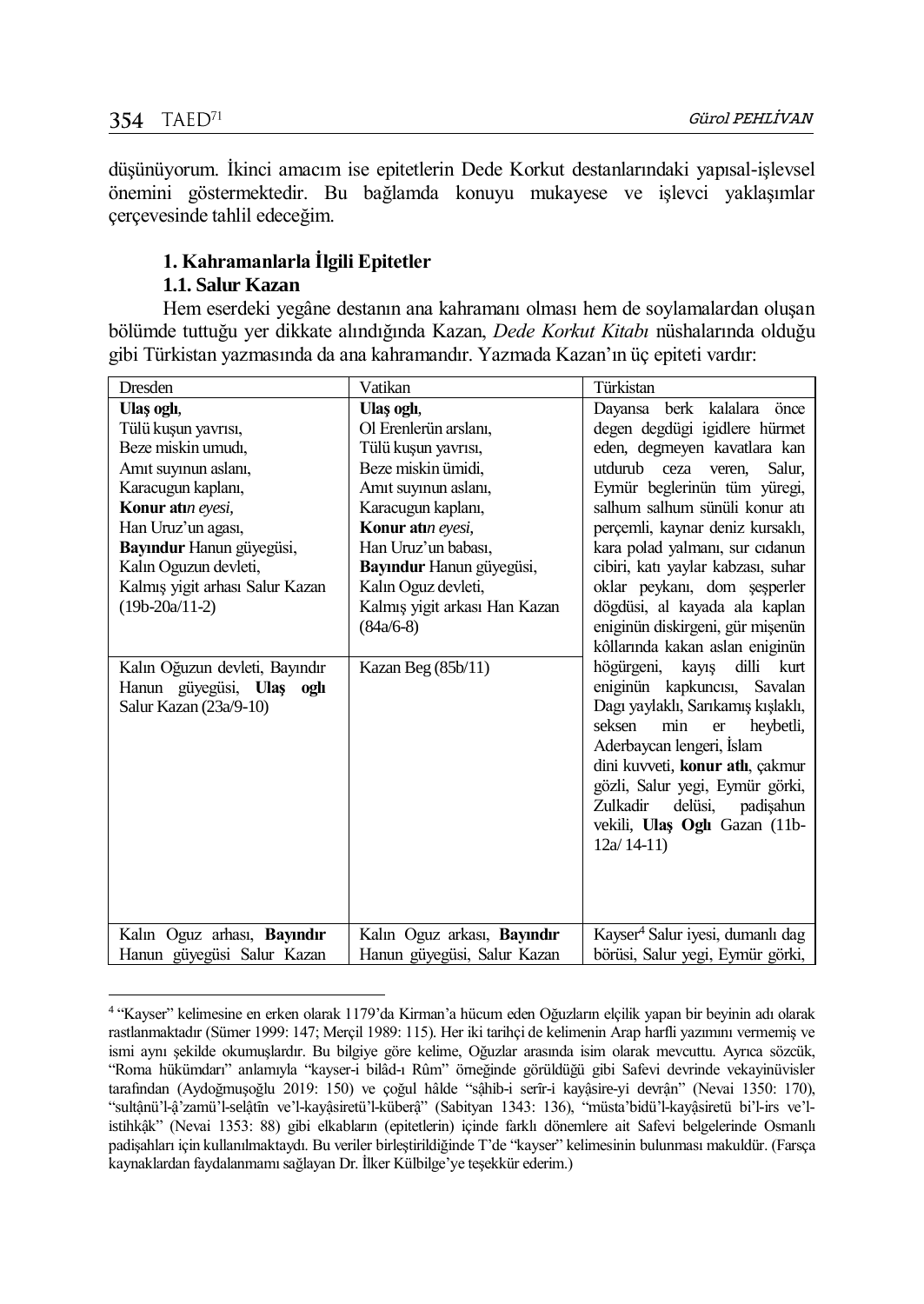Dede Korkut Destanlarının Türkistan Yazmasındaki Kahramanlarla İlgili…  $T A E D<sup>71</sup>$ 355

| $(35b/10-11)$                      | $(67b - 68a/13-1)$                 | delüsi.<br>Zulkadir<br><b>Bayındır</b>     |
|------------------------------------|------------------------------------|--------------------------------------------|
|                                    |                                    | Padişah vekili, Gazan (24b/7-9)            |
| Alar sabah sapa yerde dikilende    | Alan sabah sapa yerde dikilende    | âdemler<br><b>İslam</b><br>dini<br>evreni, |
| ag ban evli                        | ag ban evli,                       | kuvveti, konur atlı Salur yegi,            |
| Atlasıla yapılanda gök sayvanlı,   | Atlasıla yapılanda gök sayvanlu,   | Eymür görki, Zulkadırlı delüsi             |
| Tavla tavla çekilende şehbaz atlı, | Tavla tavla çekilende sehbaz atlı, | Savalan<br>Dagi<br>yaylaklı,               |
| Cagiruban dâd verende yol          | Cagiruban dâd verende yol          | Sarıkamış kışlaklı, seksen min er          |
| cavuşlı,                           | cavusli,                           | heybetli kara polad yalmanı, sur           |
| Yaykandugında, yag tökilende bol   | Yag dögülende, bol nimetlü,        | cıdanun<br>cibiri.<br>suhar<br>oklar       |
| nimetlü.                           | Kalmış yigit arkası,               | peykanı, katı yaylar kabzası,              |
| Kalmış yigit arhası,               | Beze miskin ümidi,                 | Aderbaycan lengeri, padişahun              |
| Beze miskin umudı.                 | Bayındur Hanun güyegüsi,           | vekili Ulaş oglı Gazan (26b/1-6)           |
| Bayındur Hanun güyegüsi,           | Tülü kuşun yavrısı,                |                                            |
| Tülü kuşun yavrısı,                | Türkistanun diregi,                |                                            |
| Türkistanun diregi,                | Amit suyinun arslanı,              |                                            |
| Amit suyinun arslanı,              | Karacugun kaplanı,                 |                                            |
| Karacugun kaplanı,                 | Konur atun evesi,                  |                                            |
| Konur atun eyesi,                  | Han Uruzun babası,                 |                                            |
| Han Uruz'un babası,                | Hanum Kazan, (79b/7-12)            |                                            |
| Hanum Kazan (56b-57a/12-6)         |                                    |                                            |
| Ulas ogli Kazan Beg (63a/9)        | Ulas ogli,                         |                                            |
|                                    | Erenlerün arslanı,                 |                                            |
|                                    | Tülü kuşun yavrusı,                |                                            |
|                                    | Beze miskin ümidi,                 |                                            |
|                                    | Kalmış yigit arkası,               |                                            |
|                                    | Kalın Oguz paşası,                 |                                            |
|                                    | Kan Abkazun karimi,                |                                            |
|                                    | Konur atun eyesi,                  |                                            |
|                                    | Kara Gönenin kardaşı,              |                                            |
|                                    | Kara Budak emmisi.                 |                                            |
|                                    | Han Uruzun babası (91b/8-          |                                            |
|                                    | 10 <sub>0</sub>                    |                                            |

D ve V ile T'nin epitetleri arasında sadece üç kelimede ortaklık vardır; **Ulaş oglı, konur at**, **Bayındır**. Bu sayının çok düşük olduğu aşikârdır. Öte yandan D ile V'de Kazan ve Bayındır Han'ın sıfatlamalarında geçen "Türkistan'ın direği" kalıbı (Pehlivan 2015: 221, 223), T'de Kara Budak'ın epitetlerinden birinde kullanılmaktadır. D ile V'de yer almayan bilgiler bakımından T'deki sıfatlamalarda bulunan ifadeler iki başlık hâlinde incelenebilir.

## **1.1.1. Boy-Aşiret İlişkileri ve Siyasi-Coğrafi Göndermeler**

a. Eymir boyu ile yakın bir ilişkisi vardır, b. Zülkadir delisidir, c. Seksen bin eri yönetmektedir –ki bu sayı T'de geçen İç Oğuzların sayısıdır, c. Azerbaycan lengeri ifadesiyle bu bölgenin koruyucusu olduğu belirtilmektedir, ç. Savalan Dağı'nı yaylak, Sarıkamış'ı kışlak olarak kullanmaktadır, d. İslam dini kuvvetidir, e. Padişahın vekilidir, f. Kuşatmalarda yiğitlerinin kalelere, kendisi gibi, korkusuzca taarruz etmesini istemekte ve saldırı sırasında işi yavaştan alanları cezalandırmaktadır.

Birbiriyle ilişkili olan bu bilgileri bir bütün olarak değerlendirmek gerekir. Eymir boyuna mensup herhangi bir beyin adı destanî eserlerde geçmemekle birlikte (Sümer 1995: 551), *Camiü't-Tevârih*'te Oğuz yabgularını çıkaran beş boy arasında Eymir de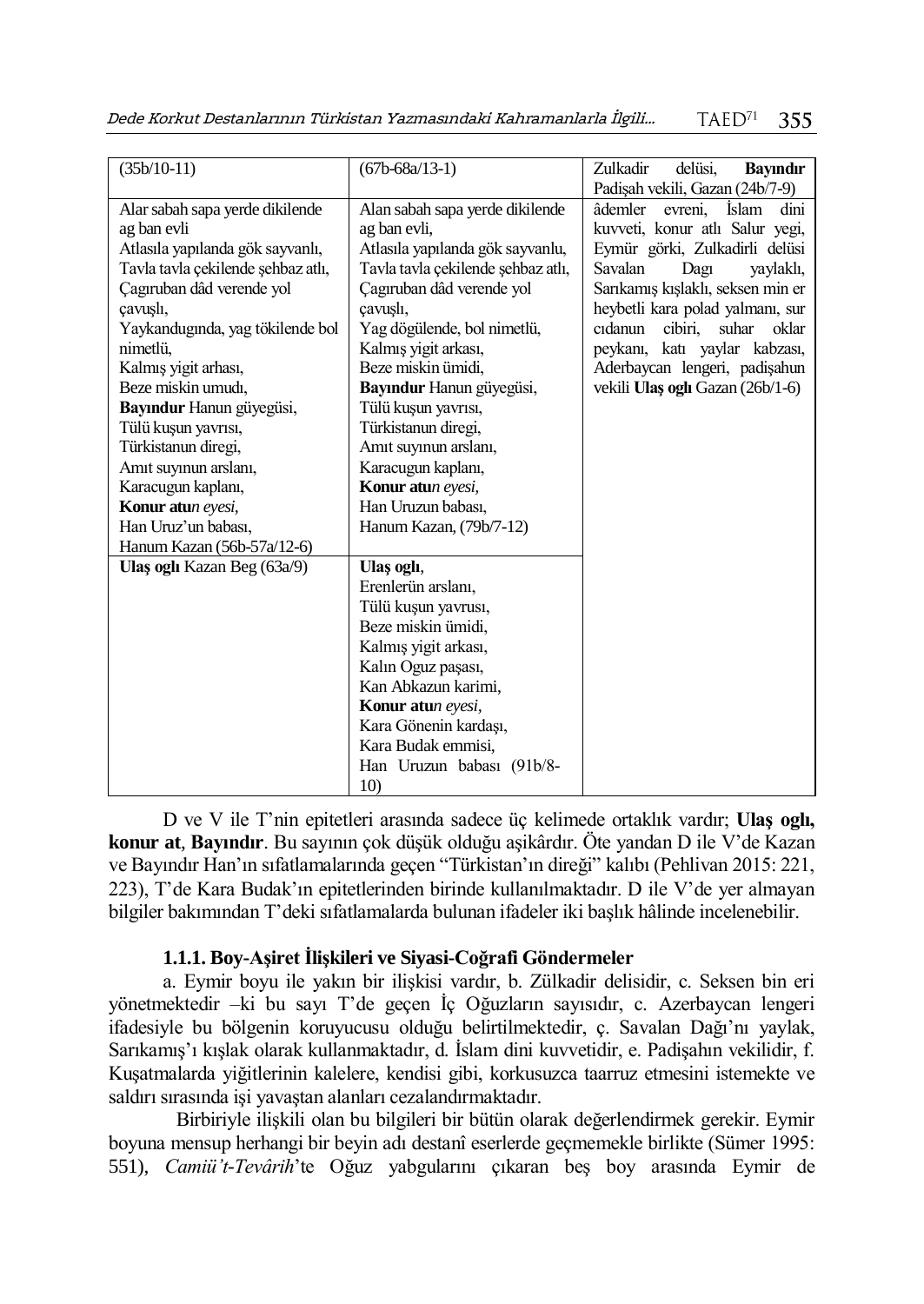sayılmaktadır. Ayrıca bu beş boy içinde Üç Oklara mensup yegâne teşekküldür (Sümer 1959: 363). Anadolu'da Dulkadirli ulusu arasında Eymir oymağı 48 obadan meydana gelen büyük bir teşekkül olup bu ulustan ayrılmış bir kol, İran'a da gitmiştir. Bilindiği gibi Safevi Devleti'nin bünyesindeki en önemli Kızılbaş boylarından biri de Zulkadr (Dulkadır) boyuydu. Safevi devrinde İran'daki siyasi hadiselerin içinde bazı Eymir beylerinin faaliyetleri izlenebilmektedir (Sümer 1999a: 340-341). Zulkadr boyu ise Safevi Devleti'nin kuruluşunda birinci derecede rol oynamış bir teşekkül olup bu boydan gelen Dede Abdal Bey, Şah İsmail'in babası Şeyh Haydar'ın en yakın müritlerinden olup onun ölümünden sonra Şah İsmail'in en önemli destekçilerinden olmuş ve devletin kuruluşunu müteakip korucu başılık görevine getirilmiştir (Sümer 1995: 48). Zulkadr boyunun Safevi Devleti içinde bu devletin yıkılışına kadar önemli bir Türkmen teşekkülü olduğu görülmektedir. Dikkate değer biçimde Kazan'ın yönettiği İç Oğuz'un seksen bin erden oluştuğu ifadesiyle Safevi kaynaklarında Zulkadr boyunun seksen bin evden meydana geldiği bilgisi (Sümer 1995: 48) benzeşmektedir. Açıkçası kalıp (formel) ifadelerde de görülen bu rakamı anlatıcının her evden en az bir er çıkar mantığı içinde kullandığı düşünülebilir. Kazan'ın konumlandığı coğrafya Savalan dağı ile Sarıkamış arasındaki tarihî Azerbaycan bölgesidir ki bu topraklar, aşağı yukarı Safevi Devleti'nin kurulduğu coğrafyaya tekabül eder. Yine Zulkadr teşekkülünün Şah Abbas devrine kadar Fars bölgesinde yaşadıkları biliniyorsa da bu dönemde dağılmışlar, Eymir oymağı da Karabağ'a göç etmiştir. Bu veri de T'nin Azerbaycan bölgesine işaretiyle uyum içindedir (Sarı 2019: 92). Yukarıda verilen bilgiler ışığında T'nin Azerbaycan'da oluşum veya uyarlanma süreci içinde Kazan, Zülkadir ulusu içindeki Eymir boyuyla doğrudan ilişkili biçimde tasvir edilmiştir. Bunun pek çok sebebi olabilir. Eymir boyunun kalabalık ve güçlü konumu bu duruma yol açabileceği gibi, bu boydan gelen bir anlatıcının destana böyle bir ekleme yapması da mümkündür. Sebep ne olursa olsun en azından bu yazma bağlamında geleneğin Kazan'ı Salur boyuyla beraber Eymir'le ve coğrafî bakımdan da Azerbaycan'la ilişkilendirdiği açıktır. T'de ayrıca Kazan'ın padişahın vekili olduğu belirtilmektedir. Oysa D ile V'de sadece Bayındır Han'ın damadı olduğu söylenmektedir. Burada kahramanın "padişahın vekil olma" durumuna ve "İslam'ın kuvveti" olduğuna yapılan vurgu, Kazan'ın mevcut düzendeki aslî konumunu göstermesi bakımından önemlidir.

Bu kısımda ele almak istediğim son bilgi, Kazan'ın kuşatma savaşlarında çekingen davranan yiğitlere karşı tahammül göstermemesi meselesine dair olandır. Bu ifade, D ve V'de Yegenek ile dayısı Emen arasında geçen bir konuşmada geçen aşağıdaki cümlelerle birlikte değerlendirildiğinde Türkmen zihniyetinin bir noktasına işaret ediyor gibidir:

| Dresden                         | Vatikan                            | Türkistan                        |
|---------------------------------|------------------------------------|----------------------------------|
| Adı bellü beglerile sen         | Adı bellü <b>vigitleri</b> sen     | Dayansa berk kalalara önce degen |
| vortmadun,                      | vöritmedün.                        | degdügi igidlere hürmet eden,    |
| Bes akcalu ulufeciler yoldas    | Beş akçalık ulfacıla yoldaş oldun, | degmeyen kavatlara kan utdurub   |
| etdün.                          | Anuniçün ol kalayı alımadun        | ceza veren $(11b-12a/14-2)$      |
| Anunicün ol kalayı sen alımadın | $(102a/5-6)$                       |                                  |
| $(106a/3-4)$                    |                                    |                                  |

D ile V'de Yegenek, dayısını açıkça "ulufeci"lerle yani kapıkulu askerleriyle kaleyi kuşattığı için eleştirmekte, başarısızlığın sebebini buna yormaktadır. T'deki ifade ile D ve V'deki cümlelerin benzer bir bakış açısını paylaştığını düşünüyorum. Bilindiği gibi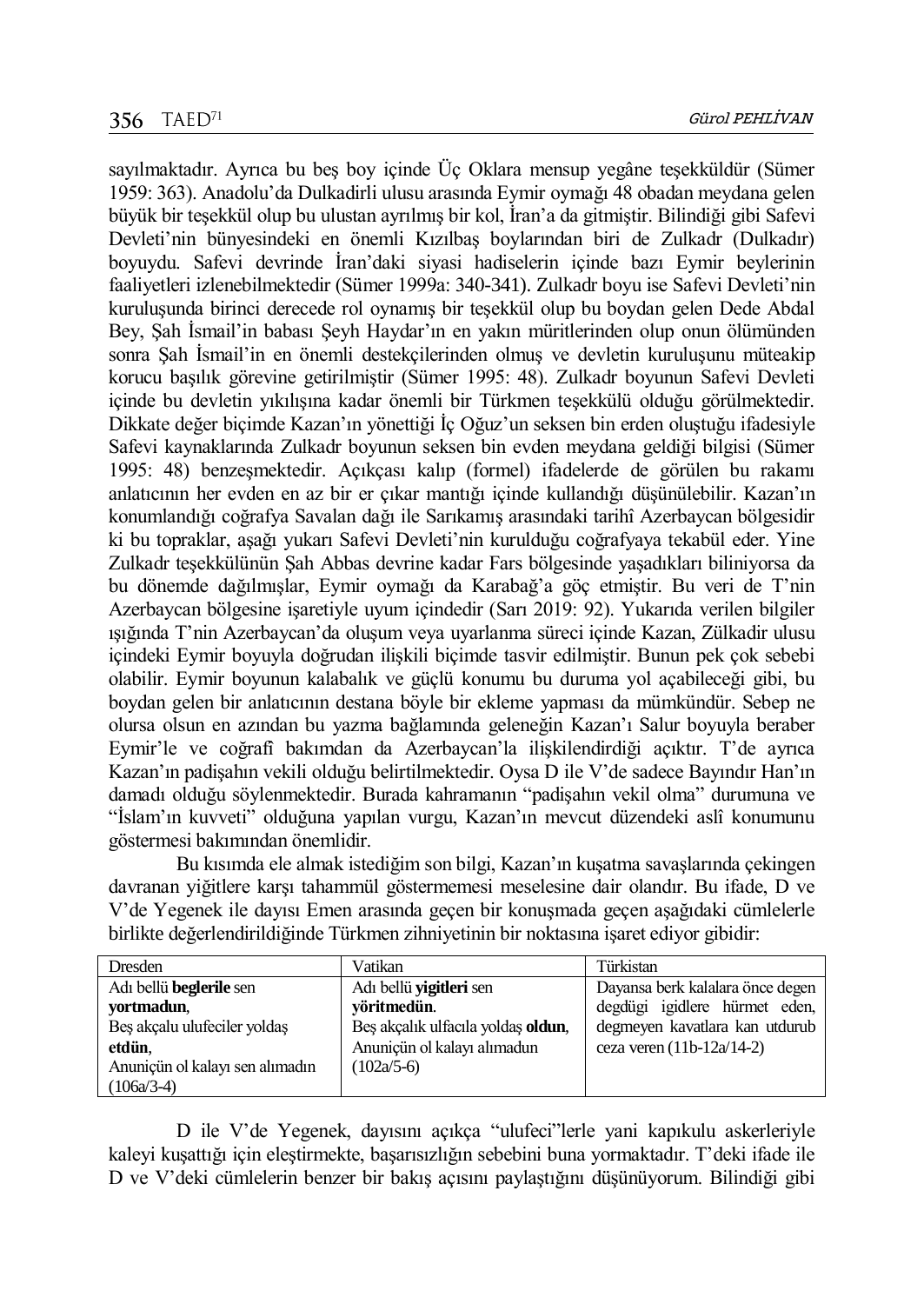Safevi Devleti, Türkmen aşiretlerine dayanarak kurulmuş, temelde süvari ordusuna dayanan bir askeri sisteme sahipti. Bu sistem, ateşli silahlar kullanan Osmanlı ordusu karşısında Çaldıran meydan savaşında başarı gösteremediği (Lockhardt 2016: 177-178) gibi kuşatma savaşlarında yeterince etkili olamıyordu (Matthee 1996: 406-407; Külbilge 2010: 252, 337-338). Kuşatma savaşlarında kullanılan topun Safevi ordusunda kullanılması için I. Abbas devrini beklemek gerekecektir (Lockhart 2016: 179, 182). Ordu içindeki destancılar, ozanlar tarafından anlatılan bu destanların ordulara moral ve cesaret vermek gibi çok önemli bir işlevi olduğu öteden beri bilinmektedir (Köprülü 1989: 162-163). Bu metinlerde geçmişteki kahramanların yiğitçe tavırları anılarak, kale kuşatmalarına karşı bıkkınlık gösteren askerlere bir mesaj verilmek istenmiş olabilir.

## **1.1.2. Kişisel Özellikler**

a. Çakmur (masmavi) gözlere sahiptir, b. Perçemli konur at sahibidir, c. Çelik gibi serttir, ç. Sadası gür ve hasmını kapandır.

Yukarıda verilen bilgilerden özellikle mavi gözlü oluşu dikkate değer bir ayrıntıdır. Böylece Kazan'ın daha önce bilinmeyen bir fizikî özelliği<sup>5</sup> ortaya çıkıyor. Ayrıca konur atının "perçemli" oluşu da ilk kez bu metinde karşımıza çıkmaktadır. Son iki maddedeki özellikler benzetmeler yoluyla verilmiştir. Kazan'ın sertliği, silahların en sert kısımlarının kahramana izafe edilmesiyle ifade edilmektedir ki D ile V'de böyle bir benzetme bulunmamaktadır. Son bilgi ise kaplan, arslan ve kurt gibi yırtıcı hayvanların yavrularından örneklenmiştir. Bu noktada D ve V'de doğrudan "kaplan, aslan" olarak nitelenen Kazan'ın T'de bu hayvanların yavrusu (eniği) üzerinden sıfatlanmış olması dikkati çekmektedir. Bu sıfatlanmalara bütünüyle bakıldığında Kazan'ın hüner 6 (marifet, cesaret) noktasından nitelemesinin yapıldığı görülmektedir.

## **1.2. Kara Budak**

T'de Kara Budak hem üç epitetle temsiliyle hem de "Salur Kazan'ın Yedi Başlı Ejderhayı Öldürdüğü Boy"daki rolüyle dikkate değer biçimde diğer kahramanlar arasından sivrilmiştir. Bu duruma denk şekilde T'deki epitetlerinin D ile V'ye kıyasla çok zengin bir kurgusu vardır:

| Dresden                                | Vatikan                          | Türkistan                          |
|----------------------------------------|----------------------------------|------------------------------------|
| Hamidilen Mardin kalesin depüp         | Hamid ilen Mardin kalasın yıkan, | kilic calan, yerler acan, baslar   |
| yıkan,                                 | Kapcak Melike kan kusduran.      | kesen, Halebi alan, Şamı alan,     |
| Demür yaylı Kı[p] cak Melike kan       | Kara Göne oglı Kara Budak        | altun taht-1 Misirda sultan olan,  |
| kusduran,                              | $(90a/7-8)$                      | Şam atlı, Şam bidevli, ig yaylı,   |
| Gelüben <b>Kazan</b> un kızın erligile |                                  | hadeng ohli, capa girse çalumlı,   |
| alan,                                  |                                  | çal kara kuş kıynaklı, kara bürgüt |
| Oguzun ak sakallu kocaları             |                                  | sifatli, yatmaz uymaz devletli,    |
| görende                                |                                  | serhadlerün yamacı, kalalarun      |
| Ol yigidi tahsinleyen,                 |                                  | kilidi.<br>düsmenlerün<br>korkusi. |
| Al mahmudi salvarlı,                   |                                  | borclularun harclugı, yalanaclarun |
| Atı bahri hotazlı                      |                                  | gecigesi, mescidlerün<br>çıragı,   |

<sup>5</sup> Kazan'ın fizikî özellikleri için *bak.* (Duymaz 1997: 44-45).

 $\overline{a}$ 

<sup>6</sup> Hünerin Dede Korkut destanlarındaki anlamları için *bak.* (Duymaz 2020: 277-282).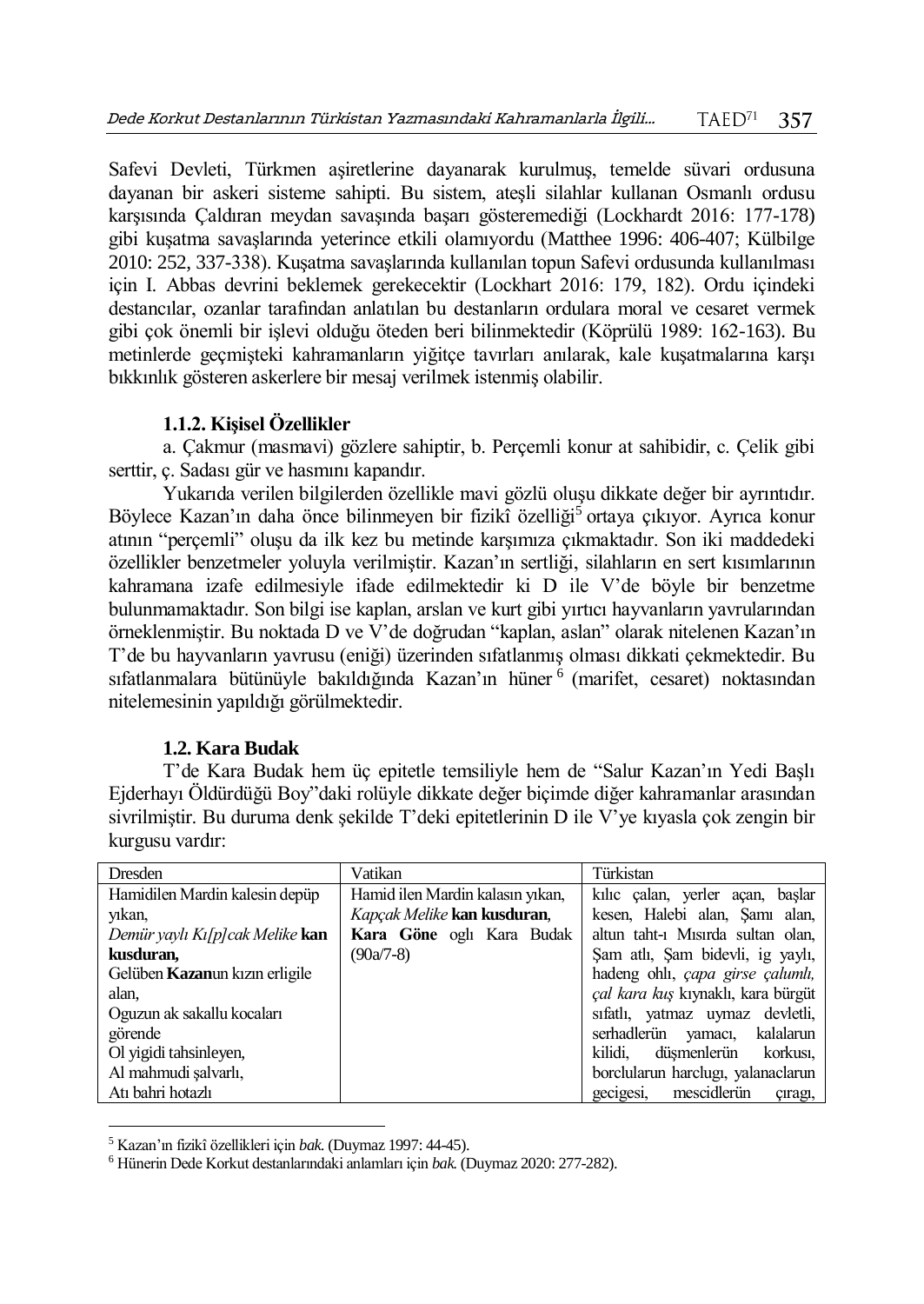# 358 TAED<sup>71</sup>

| Kara Göne oglı Kara Budak     |                                | gariblerün<br>arhasi,<br>ada<br>basa   |
|-------------------------------|--------------------------------|----------------------------------------|
| $(32a/5-11)$                  |                                | yeriyende<br>heybetinden<br>yer        |
|                               |                                | omrulan, ganimine heybet ilen          |
|                               |                                | bahanda yürek yaran, ayagın            |
|                               |                                | üzengüye basanda dokuz tümen           |
|                               |                                | Gürcistana ürkü salan, ulaldukca       |
|                               |                                | ammusi Gazan,<br>atası<br>Kara         |
|                               |                                |                                        |
|                               |                                | Göneye ümid olan, böyüldukca           |
|                               |                                | düşmenün ödin yaran, karıdukca         |
|                               |                                | ganime kan kusduran, kalın             |
|                               |                                | Oguzun yügrügi, Oguz içinde yek-       |
|                               |                                | kalem eşik akası başı Kara Budak       |
|                               |                                | $(2a-2b/5-2)$                          |
| Kara Göne oglı Budak (55b/10) | Kara Göne oglı Delü Budak      | Halebi alan, Şamı alan, altun          |
|                               | $(79a/4-5)$                    | taht-ı Mısırda sultan olan, Şam atlı,  |
|                               |                                |                                        |
|                               |                                | Şam bidevli, ig yaylı, hadeng oklı,    |
|                               |                                | çaya girse çalumlı, çal kara kuş       |
|                               |                                | kıynaklı,<br>kara bürgüt<br>sifatli,   |
|                               |                                | yatmaz<br>uymaz<br>devletli,           |
|                               |                                | serhadlerün<br>yamacı,<br>kalalarun    |
|                               |                                | elçilerün<br>kilidi,<br>cevabi,<br>cöl |
|                               |                                | yerlerün hisarı, yalanaclar keynegi,   |
|                               |                                | borclılarun harclugi, ada basa         |
|                               |                                | verivende<br>heybetinden<br>yer        |
|                               |                                | omrılan, ganimine heybet ilen          |
|                               |                                |                                        |
|                               |                                | bahanda yürek yaran, ayagını           |
|                               |                                | üzengüye basanda tokuz tümen           |
|                               |                                | Gürcis[t]ana<br>ürki<br>salan,         |
|                               |                                | ululandukca ammı Gazanıla atası        |
|                               |                                | Göneye<br>Kara<br>ümid<br>olan,        |
|                               |                                | böyüdukca düşmeninün ödin              |
|                               |                                | yaran, karıdukca ganimine kan          |
|                               |                                | kusduran, kalın Oguz                   |
|                               |                                | yügürügi, yek-kalem eşik akası         |
|                               |                                |                                        |
|                               |                                | başı, Kara Budag (12b-13a/10-7)        |
|                               | Hamidilen Mardin kalesin tepüp | Ada basa yeriyende heybetinden         |
|                               | yıkan,                         | ganimine<br>omrilan,<br>yer<br>kiya    |
|                               | Demür yaylı Kapçak Melike kan  | bahanda yürek yaran, ac aslanun        |
|                               | kusduran,                      | bagır öpkesin kara sac içinde          |
|                               | Oguzun ak sakallu kocaları     | kavurup yeyen, çaya girse çalımlı,     |
|                               | görende                        | çal kara kuş erdemli, alıcı kuşun      |
|                               | Ol yigidi tahsinleyen,         | yügrügi, Türkistanun diregi, Haleb     |
|                               | Al mahmudi şalvarlu,           | hanı ig yaylı, hadeng oklı, Kara       |
|                               | Atı bahri hotazlı              | Göne yavrısı, Kara Budag (25a-         |
|                               | Kara Göne oglı Kara Budak      | $25b/10-1)$                            |
|                               |                                |                                        |
|                               | $(98b-99a/11-1)$               |                                        |
|                               |                                |                                        |

Burada makaleyi yazma amacım doğrultusunda ilk vurgulamak istediğim nokta, bu uzun epitetlerde D ile V ile T arasındaki ortak kelimelerin "**kan kusduran, Kazan, Kara Göne**" olmasıdır. Kara Budak, D ve V'de "Kıpçak Melik"e; T'de "ganimine" (düşmanına)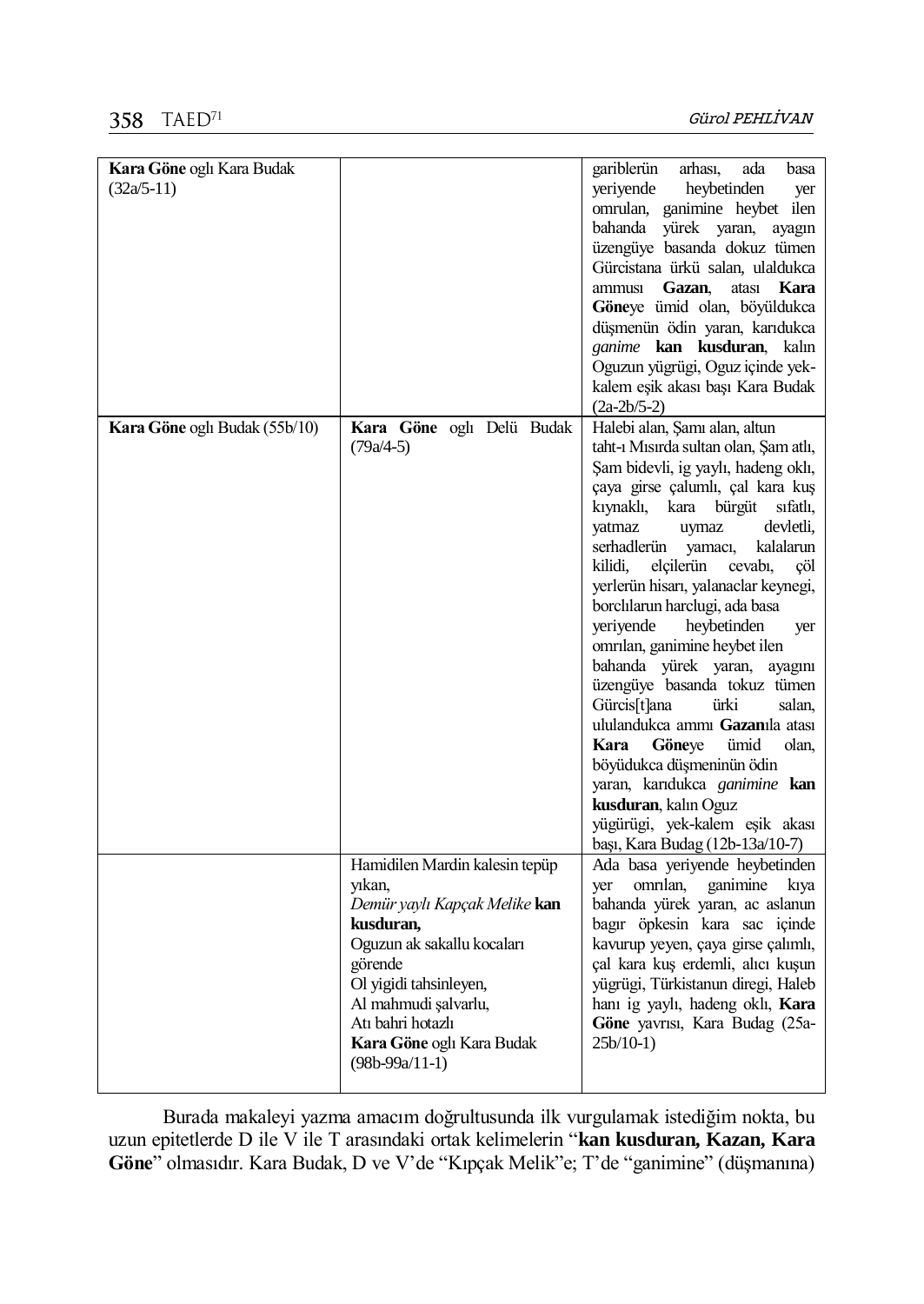kan kusturmaktadır. Yine onun Kazan'ın yeğeni, Kara Göne'nin oğlu olduğu vurgusu epitetlerde düzenli olarak görünen ortak öğelerdir. Ayrıca yukarıda işaret ettiğim üzere, D ile V'de Kazan ve Bayındır Han'ın sıfatlamalarında görülen ve bu şekliyle yönetimin en üst kademesine aitmiş gibi duran "Türkistanun diregi" ifadesinin Kara Budak için kullanılması, T'de Kara Budak'a biçilen değerle doğru orantılıdır. T'de Salur Kazan'ın ejderha derilerini giymiş hâlde Oğuz iline dönüşü bir heyecan ve korku oluşturmuştur. Bu durumda Kara Budak, Bayındır Han'a Kazan'ı karşılamak için kendisini göndermesini ister. Kara Budak, Kazan'ın karşısında fütursuzca durarak gerçeği öğrenir (30b/1-10). Böylece Kara Budak, destanın mantığı içinde Kazan'a uygun bir hasım olarak konumlandırılmaktadır. Yine D ile V'de Yegenek'in epitetleri arasında görülen "Çaya baksa çalımlu çal kara kuş erdemlü" nitelemesinin (Pehlivan 2015: 228) T'de "Çapa/çaya girse çalımlı, çal kara kuş kıynaklı/erdemli" olarak Kara Budak'ın epitetleri arasında yer aldığı görülmektedir.

#### **1.2.1. Boy-Aşiret İlişkileri ve Siyasi-Coğrafi Göndermeler**

Kara Budak'ın epitetleri bu bakımlardan yeni ve zengin malzeme içermektedir. Sıfatlamalarına göre Kara Budak, Haleb, Şam gibi şehirleri alıp Mısır'da tahta çıkmış bir hükümdardır. "Şam atlı, Şam bidevli" olması da bu bilgileri pekiştirmektedir. Oysa tarihte Kara Budak isimli bir Oğuz hükümdarının bu bölgelerde hâkim olmadığı açıktır. Bu noktada destanın kendi gerçekliğiyle tarihî gerçekliğin uyuşmadığını bir kez hatırlatmak gerekir. Dolayısıyla bu tip bilgiler olsa olsa destanın oluşum ve uyarlanma coğrafyası ve kültürel muhiti için bazı bilgiler sağlamak bakımından önemlidir. Bu noktada Dede Korkut destanlarının oluşum ve adapte edildiği coğrafyalarla ilgili tartışmalarda genellikle göz ardı edilen Suriye bölgesine dikkat çekmek istiyorum. Anadolu'nun bazı bölgelerinden daha eski bir tarihte fethedilen ve Türkmen yerleşimine sahne olan bu coğrafya, tüm Dede Korkut yazmalarında efsanevî-tarihî biçimde hatırlanıp hatırlatılan bir bölgedir. Yine bu bağlamda "eşik ağası başı" unvanını da bir gerçeklik değil, destanın uyarlandığı döneme dair bir ipucu olarak değerlendirmek icap eder. Eşik ağası, Akkoyunlulardan Kaçarlar devrine kadar İran'daki Türk devletlerinde görülen bir saray unvanıdır (Uzunçarşılı 1988: 275, 287). Mabeyinci olarak hizmet veren bu kişi, Akkoyunlu sultanlarına bağlı göçer Türkmenler arasından seçilir ve hükümdarın hassa (nöker) ordusunu oluştururdu (Woods 1993: 20). Eşik ağası başı Kara Budak'ın Salur Kazan'ın Yedi Başlı Ejderhayı Öldürmesi Destanı'nda Bayındır Han'ın yanı başında olup Kazan'ı karşılamaya kendisinin gönderilmesini istemesiyle (30b/1-3), bu görevlinin kaynaklarda belirtilen vazifesi uyum içindedir. Aynı şekilde epitetlerde geçen "elçilerin cevabı" ifadesi de mabeyncilik göreviyle ilişkili bir nitelemedir. Ayrıca "Kalın Oğuz'un yügrüğü (atik olanı), Oğuz içinde yek-kalem (eşsiz, benzersiz)" sıfatları da onun Oğuz yönetici grubu içindeki aslî konumunu göstermektedir.

## **1.2.2. Kişisel Özellikler**

Kara Budak'ın kişisel özelliklerini gösteren ifadeler iki noktadan değerlendirilebilir. Bunlardan ilki hünerle (marifet, cesaret) ilgili olan "kılıç çalan, yerler açan, başlar kesen, ig (sert ig ağacından) yaylı, hadeng (sert hadeng ağacından) oklu, çapa (at koştursa, akına gitse) girse çalımlı, çal kara kuş (şahin) kıynaklı (pençeli), kara bürgüt (kara kartal) sıfatlı, yatmaz uymaz (uyumaz) devletli, serhadlerin (sınırların) yamacı (koruyucusu), kalelerin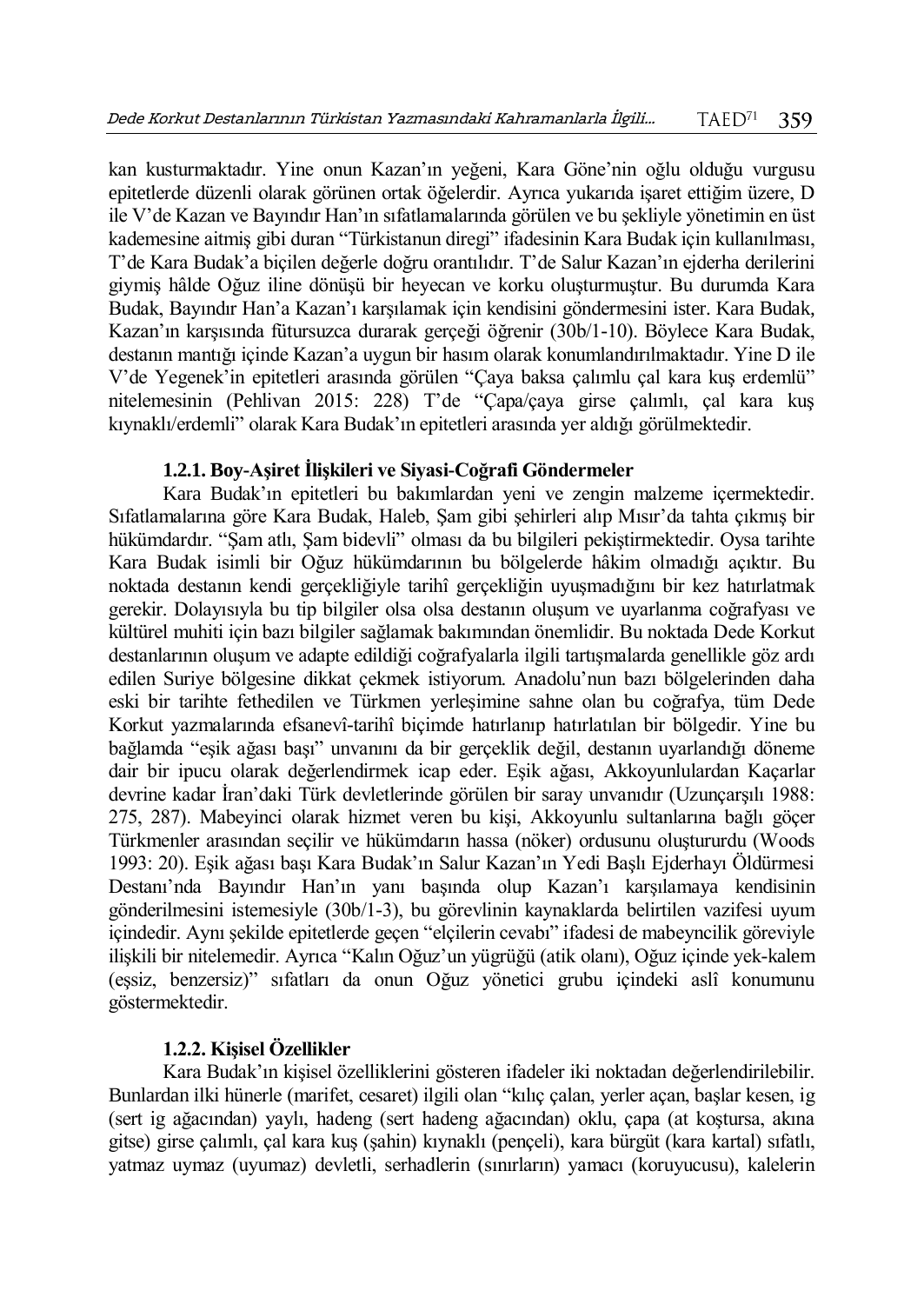$\overline{a}$ 

kilidi, çöl yerlerin (korunaksız yerlerin) hisarı, elçilerin cevabı, düşmanların korkusu, büyüdükçe düşmanın ödünü yaran, ada basa (sert sert) yürüyende haybetinden yer omrulan (göçen), ganimine (rakibine) heybet ile bakanda yürek yaran" ifadeleridir. Bunların bazılarının, Kazan'daki gibi, hayvanlarla ilgili benzetmeler olduğu görülmektedir.

İkinci grup ise erdemle (fazilet, cömertlik)<sup>7</sup> ilgili olan "borçluların harçlığı, yalanacların (çıplakların) gecigesi (giysisi), mescidlerin çırağı (kandili, ışığı), gariplerin arkası" ifadeleridir. Görüldüğü üzere Kara Budak, Dede Korkut destanlarında alp olmanın şartı olan iki nitelikle (hüner ve erdem) sıfatlanmaktadır.

## **1.3. Bayındır**

D ile V'de en üst otorite olarak görünen Bayındır, T'de de bu konumdadır. Yine D ve V ile benzer şekilde, bu kahramanın T'de çok epiteti olmayıp sadece bir epitetle temsil edildiği görülmektedir:

| Dresden                                                                                                                                                                                                                                                                                                                                                                   | Vatikan                                                                                                                                                                                                                                                                                                                     | Türkistan                                                                                                                                                                                                                           |
|---------------------------------------------------------------------------------------------------------------------------------------------------------------------------------------------------------------------------------------------------------------------------------------------------------------------------------------------------------------------------|-----------------------------------------------------------------------------------------------------------------------------------------------------------------------------------------------------------------------------------------------------------------------------------------------------------------------------|-------------------------------------------------------------------------------------------------------------------------------------------------------------------------------------------------------------------------------------|
| Hanlar hani Han Bayındır (7a/4)                                                                                                                                                                                                                                                                                                                                           | Han Bayındur<br>Hanlar<br>hanı<br>(60b/2)                                                                                                                                                                                                                                                                                   | günlük yerde görünende al ordulı<br>ölen yerden ölen yere tikilende                                                                                                                                                                 |
| Ag alınlu Bayındır Hanun<br>$(121b/3-4; 124a/13; 124b/8-9;$<br>126b/11; 128b/1)                                                                                                                                                                                                                                                                                           | Bu destan V'de yoktur.                                                                                                                                                                                                                                                                                                      | bar-gah evli, atlas-ilen yapılanda<br>gen saybanlı, aşrı aşrı çekilende<br>bol tanablı, yeri getür deyende<br>ötkün sözli, hay demedin baş                                                                                          |
| Alan sabah sapa yerde dikilende<br>ag ban evli<br>Atlasıla yapılanda gök sayvanlı,<br>Tavla tavla çekilende şehbaz atlı,<br>Cagiruban dâd verende yol<br>cavusli,<br>Yag tökilende bol nimetlü,<br>Kalmış yigit arhası,<br>Beze miskin umudi,<br>Türkistanun diregi,<br>Tülü kuşun yavrısı,<br>Amit suyinun arslanı,<br>Karacugun kaplanı,<br>Devletlü Han, (104a-b/12-4) | Alan sabah sapa yerde dikilende<br>ag ban evli<br>Atlasıla yapılanda gök sayvanlı,<br>Tavla tavla çekilende şehbaz atlı,<br>Cagiruban dâd verende yol<br>cavusli,<br>Sofrasında bol nimetlü<br>Kalmış yigit arkası,<br>Beze miskin ümidi,<br>Tülü kuşun yavrusı,<br>Türkistanun diregi,<br>Amit suyinun arslanı, (101b/3-6) | getürür yüz celladlı, çaluk atlar<br>yavaşıdur mirahurlı, çalhananda<br>tökülür, sileninde bol<br>yag<br>nimetli, Kadır Ta[n]rı gölgesi,<br>seksen min İç Oguzun, toksan min<br>Daş Oguzun padişahı, Bayındır<br>padişah (11b/7-14) |

Bu sıfatlamalarda ortak kelimeler "**evli, saybanlı, yag tökülür, bol nimetlü**" olup yine benzer kelime sayısı çok düşüktür.

## **1.3.1. Boy-Aşiret İlişkileri ve Siyasi-Coğrafi Göndermeler**

T'de bu grupta yer alan en önemli epitet, "Kadir Ta[n]rı gölgesi, seksen min İç Oguzun, toksan min Daş Oguzun padişahı"dır. Burada Bayındır'ın iktidarını Allah'tan almış, İç-Dış Oğuzların mutlak hükümdarı olduğu vurgulanır. D ile V'de bu husus, "Hanlar hanı" kalıbıyla daha mütevazı biçimde verilmiştir. Bu mutlak güce bağlı olarak "ötkün (etkili, kesin) sözlü, hay demedin (anında) baş getirir yüz celladlı" olarak nitelenir. Yine onun çok zengin olması da iktidar sahibi oluşunu destekler biçimde kurgulanmıştır.

<sup>7</sup> Erdem kelimesinin Dede Korkut destanlarındaki anlamları için *bak.* (Duymaz 2020: 285-288).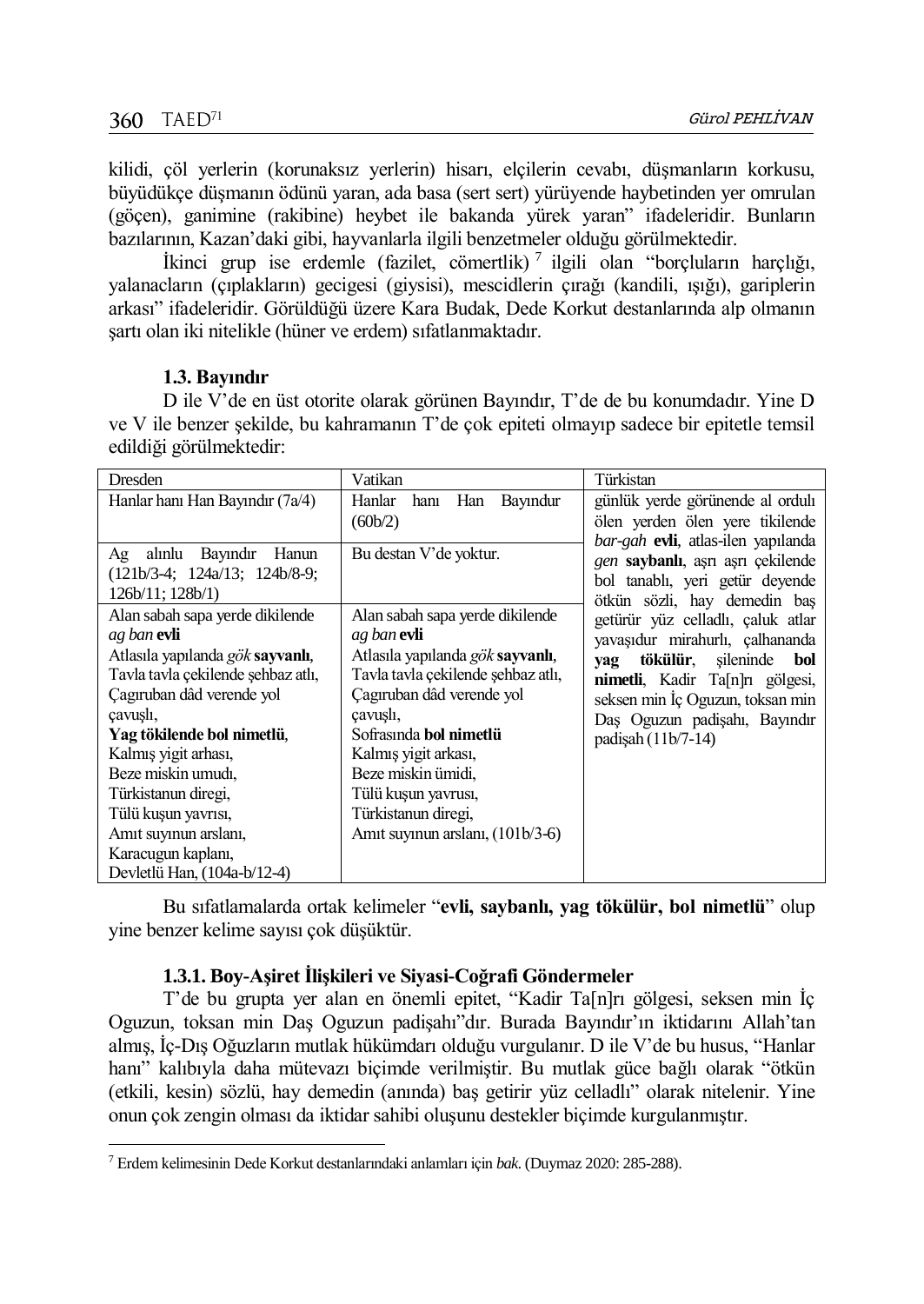## **1.3.2. Kişisel Özellikler**

T'de aslında Bayındır'ın kişisel özellikleri, yukarıda değindiğim muktedirliğinin bir göstergesi olarak sıralanır. Burada Bayındır'ın kişisel özellikleri önemli değildir. Asıl olan onun gücünün belirtilmesidir. Bu sebeple "Uçsuz bucaksız ordulu (çadır kentli), atlastan yapılmış bol tanablı (çok geniş) çadırlı, en yavaşı Oğuzların en hızlı atı olan atlara sahip oluşu, şileninin (ziyafetinin) nimetlerle dolu" oluşu, onun kendi özelliklerinden çok, bulunduğu konumun yüceliğinin bir yansımasıdır. Elbette bu zenginlik, ancak onun yeterli bir han olmasıyla mümkün olduğundan, bir bakıma onun yetenekleri de vurgulanmış olur.

## **1.4. Deli Dündar**

Dış Oğuz beylerinden biri olan Deli Dündar'ın hem D ve V'de hem de T'deki iki epiteti dikkate değer bilgiler barındırmaktadır:

| Dresden                                                                                                                                                                                                                                                  | Vatikan                                                                                                                                                                    | Türkistan                                                                                                                                                                                                                                                                                                                                                                                                                                                                                              |
|----------------------------------------------------------------------------------------------------------------------------------------------------------------------------------------------------------------------------------------------------------|----------------------------------------------------------------------------------------------------------------------------------------------------------------------------|--------------------------------------------------------------------------------------------------------------------------------------------------------------------------------------------------------------------------------------------------------------------------------------------------------------------------------------------------------------------------------------------------------------------------------------------------------------------------------------------------------|
| Demür Kapu Dervendindeki<br>Demür kapuyı depüp alan,<br>Altmış dutam ala gönderinün<br>uçında er bögürden<br>Kıyan Selcük oglı Delü Dunda[r]                                                                                                             | Demür kapu Derbendin tepüp<br>yıkan,<br>Altmış dutam gönderinden er<br>bögürden,<br>Kazan gibi pehlevanı üç kez                                                            | Hınalınun gediginden dünle köçen,<br>kizilca kend Tebrizde at nalladan,<br>Aras-ılan Kür Suyını tilib geçen,<br>geçdüginde Müskir-ilen Kubaya<br>talan salan Sirvan-ilen Samahını                                                                                                                                                                                                                                                                                                                      |
| $(32a/1-4)$                                                                                                                                                                                                                                              | atından yıkan,<br>Kıyan Selcük oglı Delü Dundar<br>$(90a/5-7)$                                                                                                             | ölkelenen, Min Kışlakun içine ürkü<br>salan, Lezgiyilen Dagıstana tufan<br>salan, Demür Kapu Derbendi                                                                                                                                                                                                                                                                                                                                                                                                  |
| Demür Kapu Derven[din]deki<br>Demür kapuyı kapup alan,<br>Altmış tutam ala gönderinün<br>uçında er bögürden,<br>Kazan gibi pehlevanı bir savaşda üç<br>kerre atdan yıkan,<br>Kıyan Selcük oglı Delü Dundar<br>$(77a/3-7)$<br>Demür Dervendinde beg olan, | Demürkapu Dervendin tepüp<br>yıkan,<br>Altmış dutam ala gönderinün<br>ucında er bögürden,<br>Kıyan Selcük oglı Delü Dundar<br>$(98b/9-11)$<br>Demürkapu Derbendinde sultan | alan,<br>tepdüginde<br>tepüb<br>ganiminden<br>kayıtmayan,<br>kabak<br>yarma<br>cıdasınun ucında er bögürden,<br>Kımuk-ılan Kaytakun ödin yaran,<br>Şah Dagınun üstinde sayban geren,<br>Samur Çayun üstinde içki kuran,<br>Kara Sudan, Kubadan kış günleri<br>yanıl alma el üstinde meze gelen,                                                                                                                                                                                                        |
| kargu sünü ucında er bögürden,<br>Garime yetdüginde 'Kimsin?' deyü<br>sormayan, Kıyan Selcük oglı Deli<br>Dundar (104b/7-9)                                                                                                                              | olup kargu<br>sünü ucında<br>er<br>bögürden,<br>Garime yetdükde 'Kimsin?' deyü<br>sormayan Kıyan Selcük oglı Delü<br>Dundar (101a/9-10)                                    | Tabarsaran sultanı, kalın Bayat<br>akası, divan begi, Gıyan Oglı Delü<br>Dündar (12a-12b/12-9)                                                                                                                                                                                                                                                                                                                                                                                                         |
|                                                                                                                                                                                                                                                          |                                                                                                                                                                            | kızılca Tebrizden tökülüp köçen,<br>Aras-ılan Kür Suyını dilib geçen,<br>Demür Kapu Derbendi tepüb<br>alan, tepdüginde cıdası ucında er<br>bögürden, Kımukılan Kaytakun<br>ödin yaran, Şah Dagı üstinde<br>sayban geren, Samur Suyı üstinde<br>içki kuran, Kabaldan kış güninde<br>el üstinde anun içün yanıl alma<br>meze gelen, Panbukçunın on dört<br>kendinden harac alan, Min Kışlaka<br>talan salan, Tabarsaran sultanı,<br>igirmi dört min igidün akası Gıyan<br>oglı Delü Dündar (25b-26a/8-2) |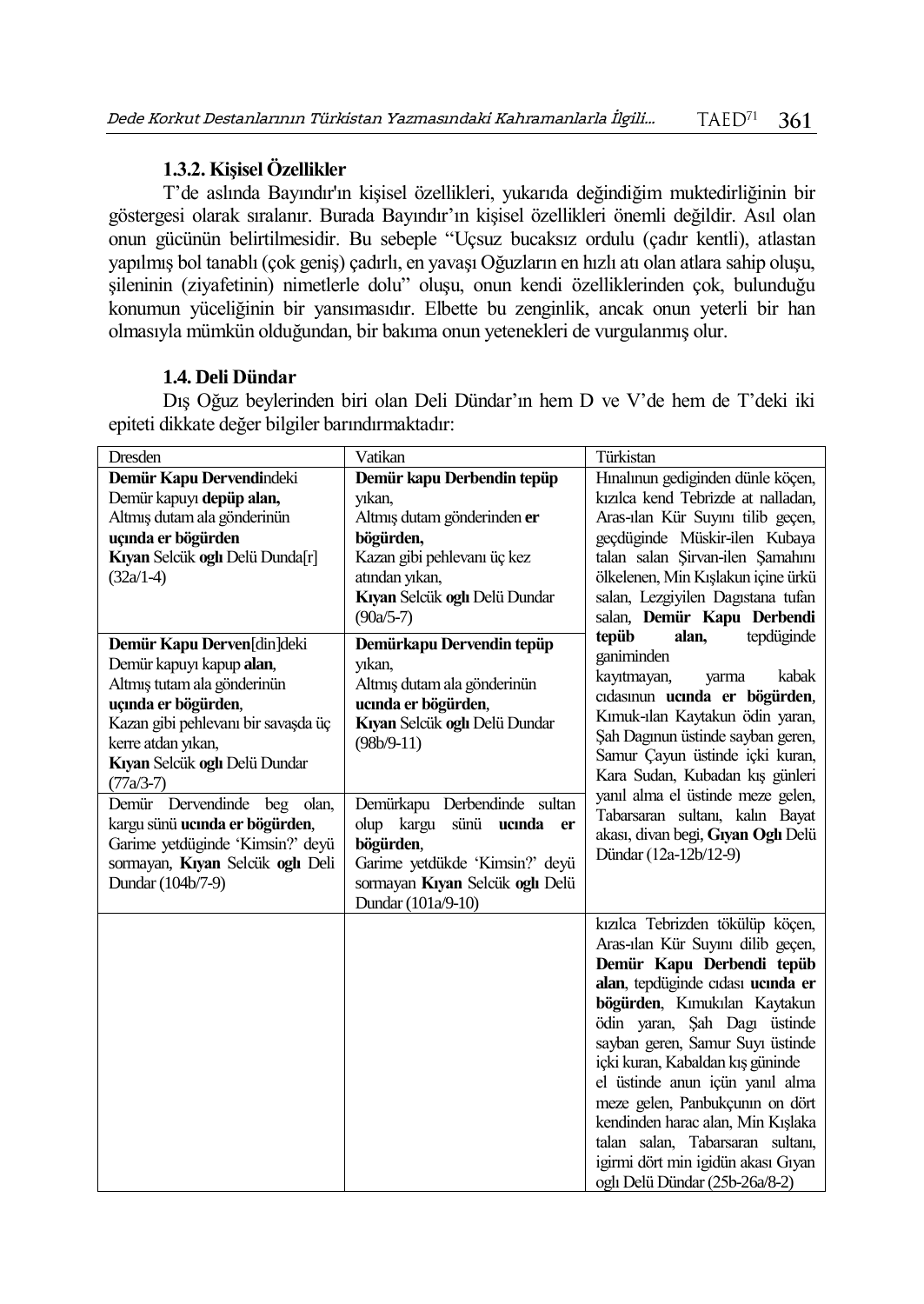Bu sıfatlamalardaki "**Demir Kapu Derbendi tepüb alan, ucında er bögürden, Gıyan oglı**" ifadeleri D ve V ile ortaktır. Hemen görüleceği üzere tüm yazmalar Deli Dündar'ı şu veya bu şekilde Derbent bölgesi ve Demir Kapı ile ilişkilendirmekte, bu Oğuz alpının o bölgede faaliyet gösterdiği hususunda ağız birliği yapmaktadırlar. Aynı şekilde "gönder/sünü/cida ucunda erleri bağırttığı" da sürekli geçmektedir. Bilindiği gibi Dede Korkut destanlarında bazı Oğuz alpları belli silahları kullanmaktaki marifetleriyle tasvir edilmektedirler. Örneğin Karacuk Çoban sapanıyla, Basat ise yay ve oklarıyla anılmaktadır (Pehlivan 2015: 229-230). Epitetlerde Deli Dündar'ın mızrağına yapılan bu ısrarlı vurgu ve D ile V'deki Yegenek destanında Deli Dündar'ın Arşun Direk Tekür'ü *"altmış tutam sur cıdasın koltuk kısıp 'Ol kâfiri karşusısdan süsem' dedi. Süsimedi. Kâfir tekür karmalayup darb etdi, sünisin çekdi elinden aldı."* (D, 106b/ 1-4) şeklinde anlatılan çabası, bu kahramanın uzun süvari mızrağını kullanmaktaki ustalığına işaret eder gibidir.

#### **1.4.1. Boy-Aşiret İlişkileri ve Siyasi-Coğrafi Göndermeler**

a. Bayat boyunun ağasıdır ve bu boy, 24 bin alpa sahiptir, b. Divan beyidir, c. Hınalu Gediğinden göçüp Tebriz'e uğradıktan sonra Kür-Aras nehrini geçip Müstür ve Kuba'yı talan edip Şirvan ve Şamahı'ya yerleşen, Demir Kapı Derbendi'ni fethedip Lezgi, Dağıstan, Minkışlak, Kumuk ve Kaytaklar üzerine sefer açıp onları yenen Şah Dağı'nda oba, Samur suyunda içki meclisi kuran ve Kabal'dan mezelik elma getirten, Panbukçu bölgesinin 14 kentini haraca bağlayan, Tabarsaran Sultanıdır.

Açıkça görüldüğü üzere T, Deli Dündar hakkında D ile V'den çok daha ayrıntılı bilgiler vermekte, hatta onun soyunu "Bayat" boyuna dayandırarak, Dede Korkut destanlarında Dış Oğuz'un başı olarak gösterilen dedesi Aruz'un da bu boydan olduğunu öğrenmemizi sağlamaktadır. Esasen Oğuzların en önemli boylarından ve Bozok koluna bağlı olan Bayatlar, Horasan'dan Anadolu ve Suriye'ye kadar yayılmış, güçlü ve siyaseten aktif bir topluluktu (Sümer 1999a: 241-254). Dede Korkut destanlarında Dış Oğuz'u yöneten bey sülalesinin bu boydan çıkması çok da şaşırtıcı değilse de T'nin başka bir Oğuznâme koluna ait olduğu ve verdiği bilgilerin Anadolu-Suriye kolunda oluşan destanlar için ne kadar geçerli olacağı gerçeği akıldan çıkarılmamalıdır. Ancak bu durumdan azade olarak her üç yazmanın da Deli Dündar'ın Azerbaycan'ın kuzey-kuzeydoğu bölgesinde konuşlandırdığı açıktır. Tüm yer adları bunun açık bir delilidir. Dış Oğuz'un yöneticisi olması münasebetiyle Dündar, aynı zamanda Bayındır Han'ın divan beyidir, dolayısıyla ana yönetici elitin bir üyesidir.

## **1.4.2. Kişisel Özellikler**

Daha çok Deli Dündar'ın yaptığı akınlara odaklanan epitette onun kişilik özellikleri ancak bu bilgiler bağlamında verilmektedir. Onun düşmanlarına korku saldığı açıkça belirtilmekte, ayrıca Samur suyu üstünde kurduğu içki meclisine Kabal'dan elma getirtecek kadar ihtişamlı ve keyfine düşkün bir kişi olduğu ima edilmektedir.

#### **1.5. Yegenek**

D ile V'de kendine ait bir destanı bulunan Yegenek, T'de soylamalar dışında kendine yer bulamamış olup T'de tek epitetle anılmıştır. Ancak yine de verdiği yeni bilgiler bakımından bu epitet, ilgi çekicidir: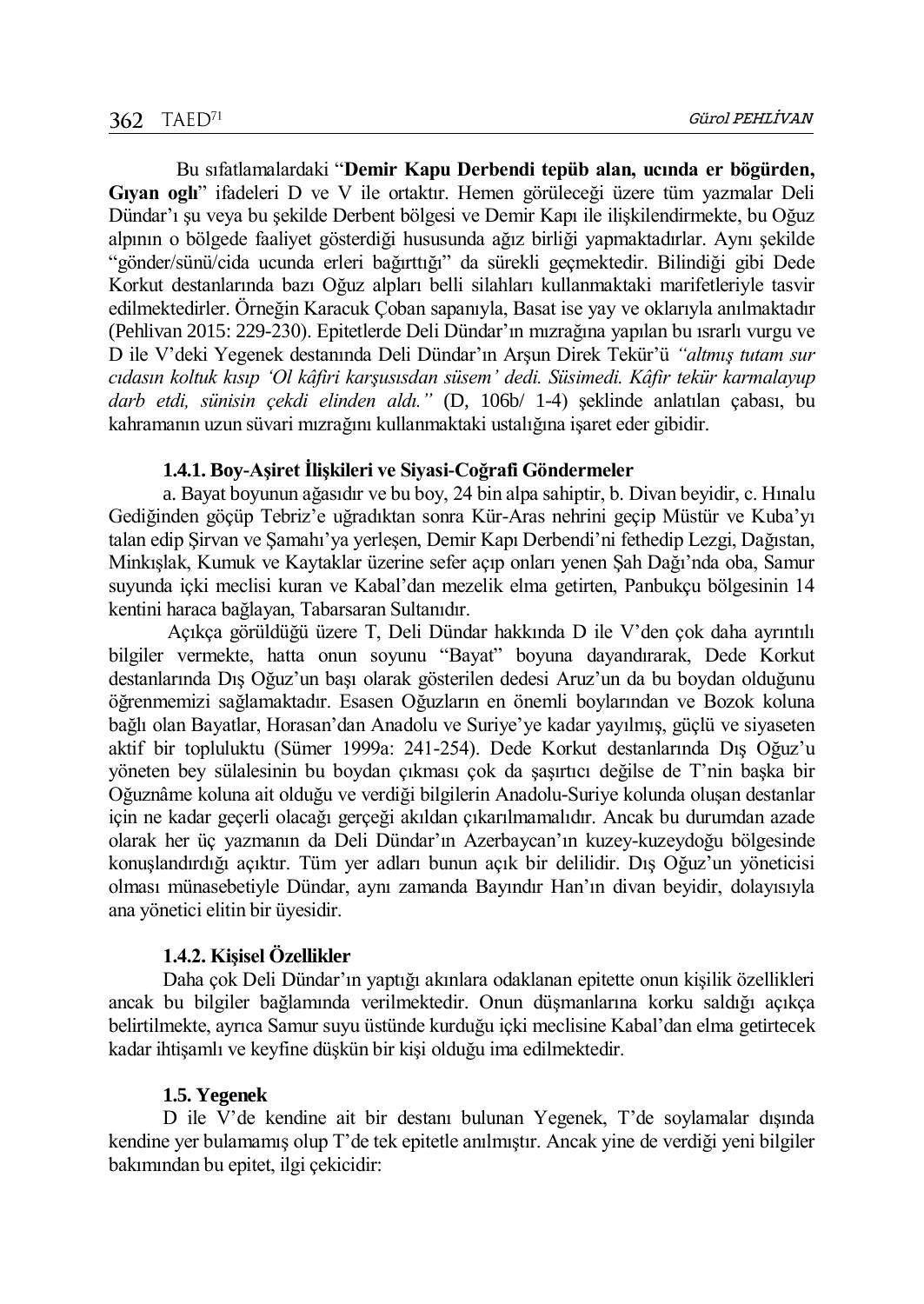| Dresden                              | Vatikan                         | Türkistan                           |
|--------------------------------------|---------------------------------|-------------------------------------|
| Konur atlu <b>Kazana kesis deven</b> |                                 | yeddi yolun üstinde                 |
| Beg Yegenek $(20b/11-12)$            |                                 | yatub uyan, ala baydak cidasina at  |
| Çaya [baksa] çalımlu,                | Calımlu,                        | baglayan, sallar bası altına kalhan |
| Çal kara kuş erdemlü,                | Çal kara kuş erdemlü,           | alan, gabirkası altına daş döşeyen, |
| Kur kurama kuşaklu,                  | Kulagı altun küpeli,            | on altı cangı begi darbına kayim    |
| Kulagı altun kübeli,                 | Kazılık Koca oglı Yegenek (90a- | duran, heresini bir darbılan yekke  |
| Kalın Oguz beglerini bir bir         | $b/13-1)$                       | yekke <b>atdan</b> salan, tanımayub |
| atından yıkıcı                       |                                 | dayısı Gazanı keşiş deyüb agzın     |
| Kazılık Koca oglı Beg Yegenek        |                                 | sögen, Kara Budagılan darbı         |
| $(32b/8-10)$                         |                                 | beraber gelen, yegden enmiş,        |
| Çaya baksa çalımlu,                  | Çal kara kuş erdemlü,           | yegden dogmış, kılıcıyla adını yeg  |
| [Çal] kara kuş erdemlü,              | Kur kurma kusaklu,              | söletmiş padişahun mir-gazabı,      |
| Kur kurma kusaklı,                   | Kulagı altun küpelü,            | Begdillinün böyügi, yegler başı     |
| Kulagi altun küpeli,                 | Kalın Oguz ümidi,               | Yegenek (13a-13b/7-1)               |
| Kalın Oguz beglerini bir bir atdan   | Kazılık Koca oglı Yegenek       |                                     |
| yikan,                               | $(99a/6-7)$                     |                                     |
| Kazilik Koca ogli Yegenek            |                                 |                                     |
| (77b/3-6                             |                                 |                                     |

Bu epitetteki iki ortak ifade "**atdan, Gazanı keşiş deyüb**"tür. Ancak aslında D ile V'deki "Kalın Oguz beglerini *bir bir* **atdan** *yıkan*" cümlesiyle "on altı cangı begi darbına kayim duran, heresini bir darbılan yekke yekke **atdan** *salan*" cümlesinin aynı anlatıya gönderme yaptığı bellidir. Elimizde olmayan bu destanda Yegenek, Oğuz beyleriyle giriştiği bir mücadele esnasında onları tek tek atından yıkmakta, ayrıca T'ye göre "tanımayub dayısı Kazan'a keşiş deyüb ağzın sög"mektedir. Sadece D'de olan Yegenek'in Kazan'a keşiş dediği epitetin devamı yoktur. Dolayısıyla D ve V'den yola çıkarak bu iki hadisenin aynı vaka içinde geçtiğini bilmek daha önce mümkün değildi. Oysa T'deki epitet, Kazan'a keşiş demesiyle Oğuz beylerini atlarından yıkmasının aynı hadise sırasında meydana geldiğini gösteriyor. Burada görüldüğü üzere T, günümüzde elimizde olmayan bu destanın ayrıntıları hakkında bazı ek açıklamalara yer vermiştir. Ancak bu açıklamalar ne kadar D ile V'yi bağlar niteliktedir? Bu sorunun cevabı aşağıda verilmeye çalışılacaktır. Öte yandan D ile V'de Yegenek'in sıfatlamasında yer alan "çaya baksa çalumlu çal kara kuş erdemlü" ifadesi; T'de, yukarıda belirtildiği üzere, Kara Budak için kullanılmaktadır.

## **1.5.1. Boy-Aşiret İlişkileri ve Siyasi-Coğrafi Göndermeler**

a. Beğdili'nin büyüğüdür, b. Tanıyamadığı dayısı Kazan'a keşiş deyip ağzına sövmüştür, c. Bayındır Han'ın mir-gazabıdır.

Yegenek'in mensup olduğu boy hakkında D ile V'de kesin bir bilgi yoktur. Ancak Sümer (1999: 386) ve Pehlivan (2015: 127-128) onun İç Oğuz'a mensup olduğunu tahmin etmişlerdir. Oysa T'deki bilgi Yegenek'i Beğdili boyuna, yani Dış Oğuz'a bağlamaktadır. Yine T'deki çok ilginç bir bilgi de Kazan'ın Yegenek'in dayısı olmasıdır. Bu iki nokta, D ile V'deki Kazılık Koca Oğlu Yegenek Destanı'yla T'deki epitet arasında telifi güç bir takım tutarsızlıklar oluşturmaktadır. Öncelikle eğer Kazan, Yegenek'in dayısıysa Yegenek'in babası Kazılık Koca'nın Kazan ve Kara Göne'nin kız kardeşiyle evli olması gerekir, üstelik D ile V'de Yegenek'in dayısı olduğunu gördüğümüz Emen'i de bunların üçüncü erkek kardeşi olarak kabul etmek zorunda kalırız. Eğer böyleyse, D ile V'deki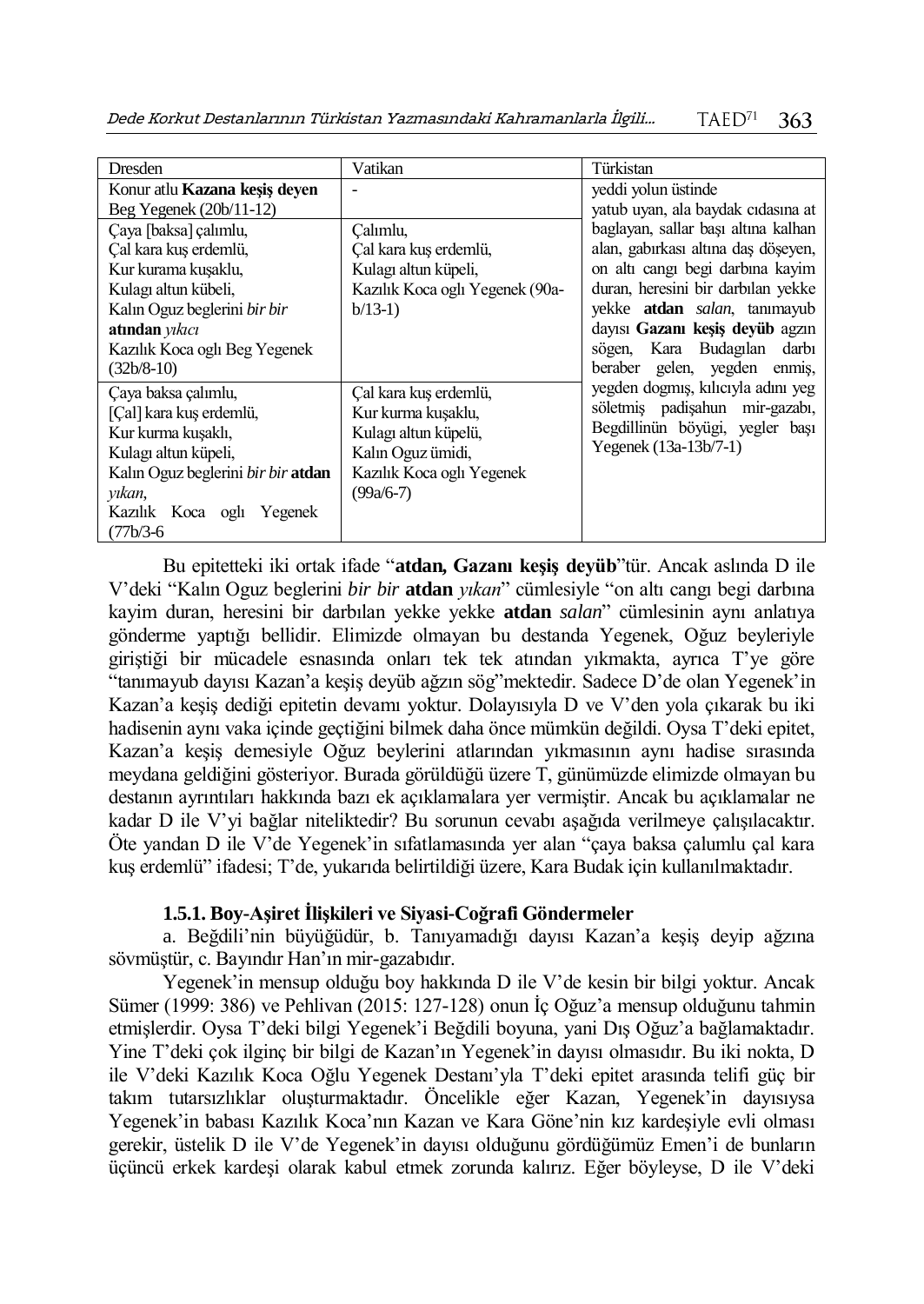Yegenek destanındaki birkaç noktayı açıklamakta zorlanırız. Öncelikle Yegenek'in babasının esir düştüğünü öğrendiği kişi Kara Budak'tır. Bu gerçeği Kara Budak, bir tartışma sırasında Yegenek'e kaba bir şekilde söylemiştir. T'deki mantığa göre Kara Budak, Yegenek'in dayıoğludur. O halde Yegenek'in dayısı Emen, kardeşini kurtarmak için Düzmürd kalesine altı sefer yapıp başarısız olduğu sırada diğer kardeşleri Kazan ve Kara Göne ne yapıyordu? Kara Budak, hem kendi babasını (Kara Göne) hem de amcasını (Kazan) töhmet altında bırakacak bir sözü niçin söylesin? İkinci olarak ne Yegenek destanında ne de *Dede Korkut Kitabı*'nın herhangi bir yerinde Yegenek ile Kazan arasında herhangi bir akrabalık ilişkisinden bahis vardır. Kazan'la akrabalık ilişkisi olan beyleri açıkça zikreden D ile V'nin Yegenek gibi önemli bir kahramanı Kazan'ın soyuyla ilişkilendiren bu bilgiyi atlayacağını düşünmek zordur. Aynı durum, Emen'in Kazan'ın kardeşi olması için de vakidir. Sonuç olarak farklı anlatma kollarından gelen bu tür metinlerde bazen birbiriyle telifi imkânsız bilgilerin olması çok normaldir. Bence T, Yegenek'i Beğdili'ne mensup kılmakla, İran'da Safevi Devleti'ni kuran en kalabalık teşekküllerden olan ve sonrasında bu devlet içinde önemli bir siyasi konuma sahip bulunan Şamlu Türkmen teşekkülü içinde ehemmiyetli pozisyonu olan Beğdili boyunu (Sümer 1999a: 310-312) Oğuznâme geleneğine bağlamaktadır.

Bu noktada T, sadece D'de görülen "Kazan'ı atından yıkan" ifadesine "tanımayıp" kelimesini ekleyerek bugün elde olmayan bir anlatıyla ilgili bilgimizi az da olsa genişletmektedir. Şu durumda, bugün elimizde olmayan Yegenek'le ilgili en az bir destanın daha var olduğu söylenebilir.

Son olarak Yegenek'in Bayındır Han'ın mir-gazabı (celladı) olduğu bilgisine gelinirse, bunun adı geçen hanın düşmanlarını yok etmesi sebebiyle verilmiş mecazi bir unvan mı yoksa onun gerçekten cellatlığını yapmış olmasından dolayı mı verildiği hususu belirsizdir. Ben, bu ifadenin mecazi olduğunu düşünüyorum; çünkü cellatlık gibi çok düşük itibarlı bir görevin bir Oğuz asilzadesi tarafından yerine getirildiğini düşünmek mümkün değildir.

## **1.5.2. Kişisel Özellikler**

 $\overline{a}$ 

Epitette "Kara Budak ile darbı bir beraber gelen" ifadesi, D ve V'de Yegenek destanında Yegenek ile Kara Budak'ın atışmasına telmihen söylenmiş gibidir. Öyle olmasa bile T'nin bu iki Oğuz yiğidini aynı kuvvette gösterdiği açıktır. Böylece T, kendi mantığı içinde, İç Oğuz'dan bir yiğit ile (Kara Budak), Dış Oğuz'dan bir yiğidi (Yegenek) aynı kefede değerlendirmiştir. "Yegden inmiş, yegden doğmuş, kılıcıyla adını yeg söyletmiş" ifadeleri de kahramanın adının kök kelimesini oluşturan "yeg" ile ses ve anlam ilişkisi içinde kurgulanmıştır. Böylece onun akranları içindeki "yeğ"liği vurgulanmıştır.<sup>8</sup>

<sup>8</sup> D ile V neşirlerinde hep düzeltilerek "beg Yegenek" olarak okunan ifadenin "yeg Yegenek" olması gerektiğiyle ilgili olarak bk. (Özçelik 2020b: 15-16). Bu örnek bile sözel geleneğin ürünü olan D ile V'nin neşrinde onarım yaparken önceliği metnin imlasına vermek gerektiğini, nâşirlerin metnin aslındaki kelimeleri önce bağlamı içinde anlamaya çalışmalarını ihtar etmektedir.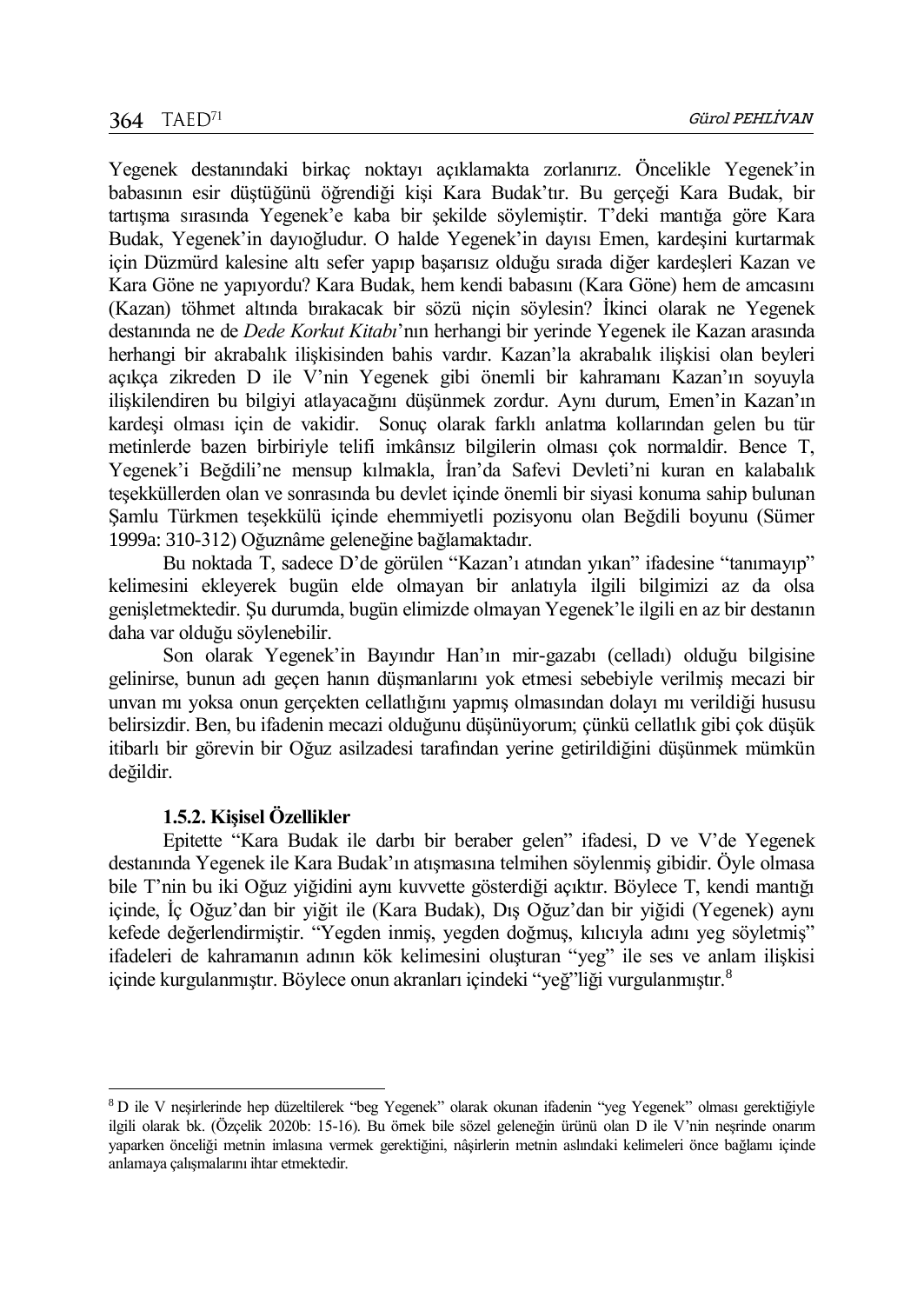## **1.6. Emen**

Emen, Dede Korkut destanlarında iki ayrı kişi midir, yoksa Bügdüz Emen diye bilinen tek bir kahramanın adı mıdır, belli değildir. T'de tek epiteti mevcuttur:

| <b>Dresden</b>                   | Vatikan                                  | Türkistan                               |
|----------------------------------|------------------------------------------|-----------------------------------------|
| Va[r]uban peygamberün yüzini     | Peygamberün yüzin gören,                 | vüzin<br>Mekkede Peygamberün            |
| gören,                           | Oguzda gelüp ashab olan,                 | gören, hacı olub Mekke kuflına eli      |
| Gelübeni Oguzda sahabesi olan,   | Acıgı tutanda bıyıklarından              | gecen, gelübeni <b>Oguzun</b> icinde    |
| Acıgı tutanda bıyıklarından kan  | <b>kan</b> daman.                        | sahabe olan, biyiglarını                |
| cıkan,                           | B <sub>1</sub> yigi kanlu Emen (90b/4-5) | yeddi yerde çalub dügen, kaldukını      |
| Bıyıgı Kanlu Bügdüz Emen         |                                          | tavulgası arasından kayhı sancan,       |
| $(33a/4-5)$                      |                                          | hayhıranda biyiglarınun dibinden        |
| Bin<br>Bügdüz<br>Emen<br>basları | Oguz arkası Emen (99a/11-12)             | bugda daneli kan <i>daslanan</i> , kara |
| (77b/10)                         |                                          | yerün evreni, Kürd böyügi, Böre         |
|                                  |                                          | dostun akası, Ucan Hanun yavrusı,       |
|                                  |                                          | ölümini saymayan Emen (13b/3-9)         |

T ile D ve V arasında en fazla benzerlik bulunan epitetler bu kahramana aittir: "**Peygamberün yüzin gören, Oguzun içinde sahabe olan, bıyıglarının dibinden bugda daneli kan daşlanan**". Üçüncü ifadedeki farklılıklar sadece kurguyla ilgili olup esasta aynıdır. Ayrıca *"bıyıglarını yeddi yerde çalub düğen"* ifadesi, D ile V'de Kara Göne'nin epitetinde mevcut olan *"Bıyıgın ensesinde yedi yerde düğen"* (Pehlivan 2015: 232-233) cümlesiyle benzerdir. Böylece benzer ifadelerin farklı kahramanlar için de kullanılabileceği bir kere daha görülmüş oluyor.

## **1.6.1. Boy-Aşiret İlişkileri ve Siyasi-Coğrafi Göndermeler**

a. Ucan Han'ın oğludur, b. Kürd büyüğüdür, c. Böre/ Büre/ Bora dostun ağasıdır.

İlk iki ifade her ne kadar D ile V'de yoksa da başka kaynaklarda Emen'le ilişkilendirilen bilgilerdir. Bunlardan Ucan Han'ın oğlu olması, *Topkapı Sarayı Oğuznâmesi*'nde Ucun (Gökyay 2000: CLIII) veya Öcen (Tezcan 2020: 39) okunabilecek şekilde geçmektedir. Kürdler ile ilişkisi ise Şeref Han'ın *Şerefnâme* adlı eserinde belirtilmektedir (Ergin 1958: 41). C şıkkının kiminle ilişkili olduğu belli değildir. Ancak elbette Bamsı Beyrek'in babası Bay Büre/Bora Bey'i anımsamamak elde değil.

## **1.6.2. Kişisel Özellikler**

a. Bıyığını yedi yerden düğümleyen, kalanını miğferi arasından arkaya bükerek tutturan, b. Kara yerin evreni olan, c. Ölümü önemsemeyen bir kişi olarak tasvir edilmiştir. Bu özellikleriyle iri ve dehşet veren bir yapıya sahip olduğu anlaşılıyor. Bu bilgiler de Hz. Muhammed'in Bügdüz'ü gördüğü sırada yaşadığı şaşkınlık ve ürpermeye dair *Şerefnâme*'deki kayıtlarla örtüşmektedir.

## **1.7. Kılbaş**

Kılbaş, D ile V'de sadece Dış Oğuz'un İç Oğuz'a Âsi Olması Destanı'nda geçer ve herhangi bir sıfatlaması yoktur. T'de de tek kelimelik bir epitet geçmektedir: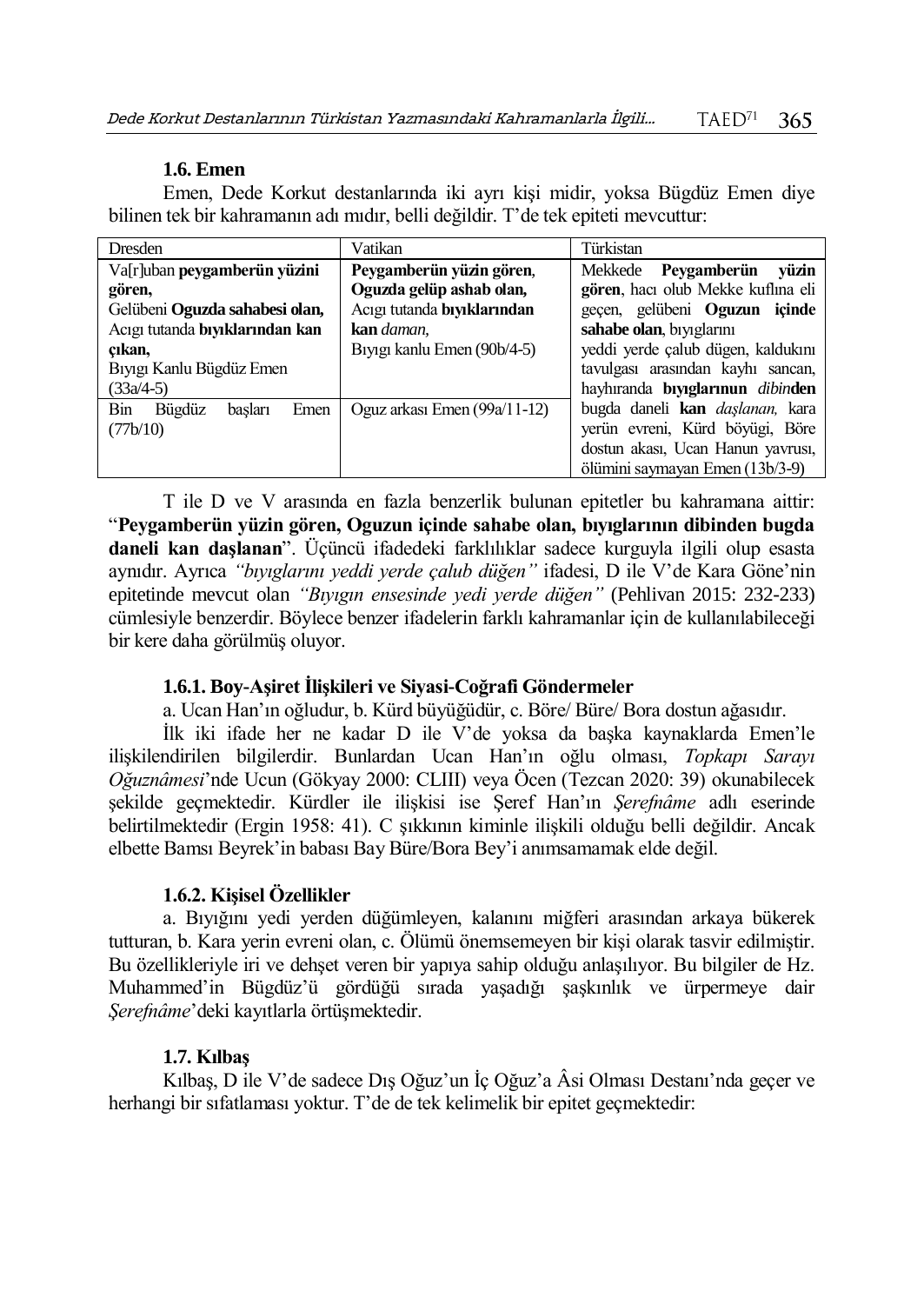| Dresden | Vatikan | Türkistan               |
|---------|---------|-------------------------|
|         |         | Lele Kilbasi $(26a/11)$ |
|         |         | Lele Kilbas $(27a/6)$   |
|         |         | Lele Kilbasi $(27b/2)$  |
|         |         | Lele Kilbas $(29b/2)$   |

T'de "lele" sıfatıyla anılan Kılbaş, Kazan'ın lalasıdır. Selçuklulardaki atabeylik geleneği Karakoyunlu, Akkoyunlu (Sohrabiabad 2018: 16), Osmanlı ve Safevi Devletlerinde "lala" unvanıyla devam ediyordu.

## **1.8. Afşar**

D ile V'de yer almayan bu beyin adına, epiteti olmaksızın, sadece Bayburtlu Osman'ın *Tevârîh-i Cedîd-i Mir'ât-ı Cihân* isimli eserinde rastlanmaktadır (Osman 1961: 25). T'deki iki sıfatlamasında anlatılanların bugün elde olmayan bir destanın çekirdeği olduğu anlaşılmaktadır:

| Dresden | Vatikan | Türkistan                           |
|---------|---------|-------------------------------------|
| Yok     | Yok     | Bayındır<br>Padişahdan<br>Bicen     |
|         |         | Padisaha elçi geden, Alay Han-ıla   |
|         |         | Bulay Hanun Belh-ile Buharada       |
|         |         | başın kesen, Kır Baragın ellerini   |
|         |         | yetgec alan, kayıdışda Bicen        |
|         |         | Padisahun gazabına düşübeni sitem   |
|         |         | çeken, yetmiş yerde ak endamı       |
|         |         | üstine fitile koyan, kayıdışda      |
|         |         | Kaplantunun Gediginde<br>dayısı     |
|         |         | Konur Alpun boynin uran, kalin      |
|         |         | oymak böyügi, marekeler çiçegi,     |
|         |         | korçı başı Afşar (13b-14a/9-1)      |
| Yok     | Yok     | Bayındırdan Bicen padişaha          |
|         |         | elçi varan, vardukında<br>Alay      |
|         |         | Hanlının Bulay Hanı devre           |
|         |         | basan, Kil Barakun başın kesen,     |
|         |         | kayıdışda Kaplantu Gediginde        |
|         |         | dayısı Konur Alpun boynın uran, al  |
|         |         | aygırı Padişah Bayundırdan cüldü    |
|         |         | kapan, marekeler çiçegi, korçı başı |
|         |         | Han Afsar (25b/2-7)                 |

Epitete göre Afşar Bey, Bayındır Han tarafından Bicen Han'a elçi olarak gönderilmiş, Alay Han ile Bulay Han'ı basarak başlarını Belh ve Buhara'da kesmiştir. Kır (Kıl?) Barak'ın topraklarını fethetmiş; ancak Bican Han tarafından cezalandırılıp işkence gördüğü için kanayan beyaz tenli vücudunun yetmiş yerine bez basmıştır. Dönüşünde Kaplantu Gediği'nde dayısı Konur Alp'ın boynunu vurmuş, yaptığı hizmetler karşılığında Bayındır Han'dan al aygırı bahşiş olarak almıştır. Sıfatlamada çekirdeği verilen bu destan, yazılı Dede Korkut anlatılarının klasik coğrafyasının çok dışında yer alan Belh ve Buhara'da geçmesiyle diğerlerinden ayrılmaktadır.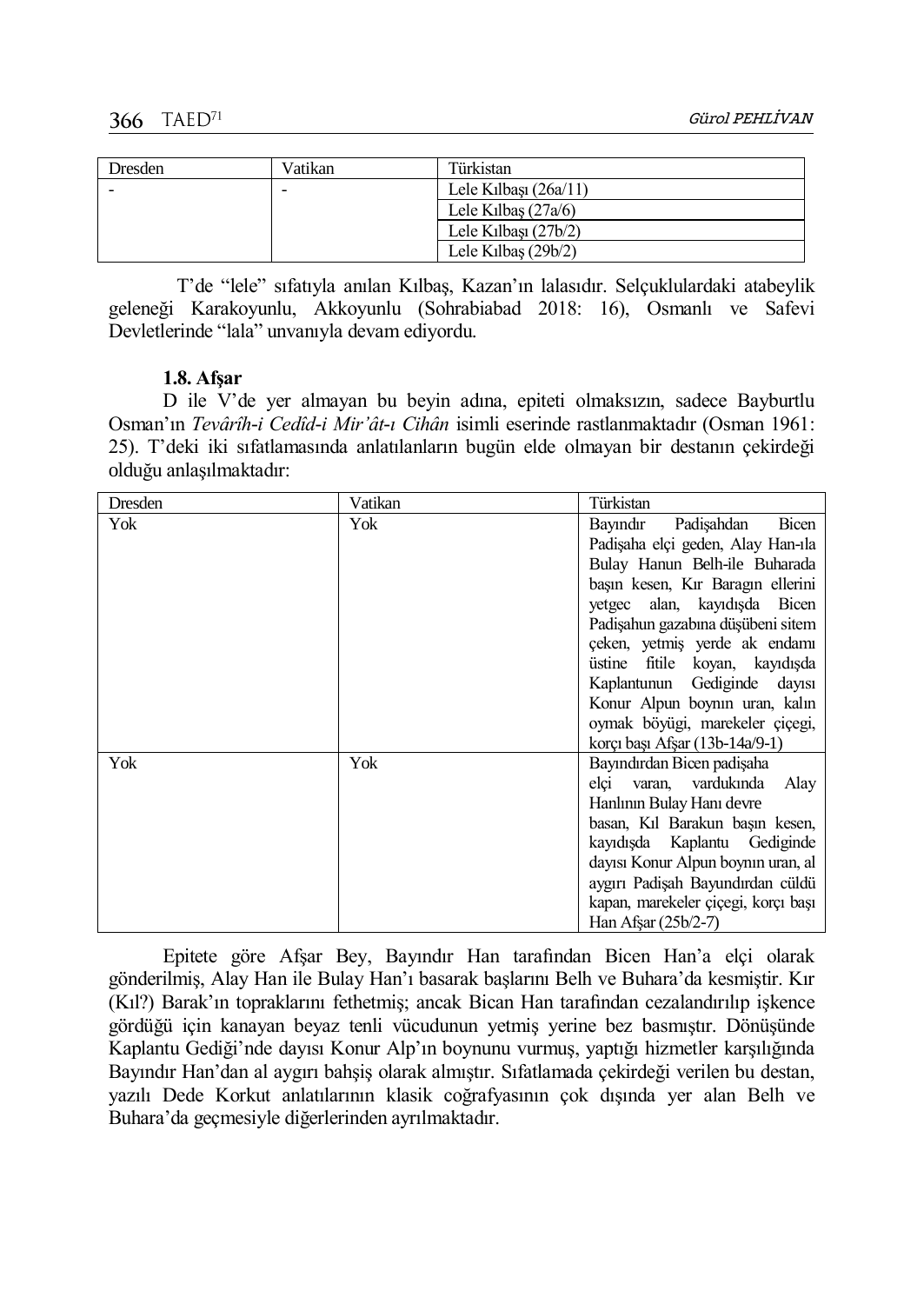## **1.8.1. Boy-Aşiret İlişkileri ve Siyasi-Coğrafi Göndermeler**

Kahramanın adının Afşar olması ve "kalın oymak böyügi" ifadesi bu beyin Afşar boyundan olduğunu gösterir gibidir. Bilindiği gibi kalın; kalabalık, yüce, güçlü gibi anlamlara gelir. Bu durumda Afşar Bey, böyle bir boyun beyidir ki bu da Avşarlar (Afşarlar) için verilen tarihî bilgilere uymaktadır. Avşarlar, Oğuz boyları içinde her zaman en kalabalık ve güçlü boylardan biri olmuştur (Sümer 1999a: 270-300). Akkoyunlu ve Safevi devrinde İran'da önemli bir güç olagelmiş bu boyun "Mansur Beğ Avşarları" olarak anılan büyük bir kütlesi Kuzey Suriye'deki Haleb'den İran'daki Huzistan'a oradan da Horasan'a göçmüştür (Sümer 1999a: 293-295). Bu nokta önemlidir. Çünkü bu gruplar nasıl doğudan batıya göç ederken sözlü tarih ve anlatıları vasıtasıyla doğudaki eski yurtları hakkında bilgi ve hatıraları yeni yurtlarına taşıyorlarsa tersi de geçerlidir. Ancak şu da unutulmamalıdır ki bazen özel isimler başka bir boyun hatta düşmanın adından da seçilebilmektedir (Sümer 1999b: 19-20). Bu açıdan bakıldığında kahramanın Afşar adında olması tek başına bu boydan olması için bir delil teşkil etmez.

Sıfatlamadaki "Bicen padişah" ifadesi akla hemen Becene/Peçenek boyunu getiriyor. Oğuzlarla Peçenekler arasındaki mücadele düşünüldüğünde bu da oldukça normaldir. Oysa Akkoyunlularda Biçan (Bican) adlı bir Türkmen oymağı da mevcuttu. Hatta Akkoyunlu Sultan Yakub'un Biçan oğlu Süleyman'ın kızıyla evlendiği, böylece Süleyman'ın Sultan Yakub'un önce lalası sonra da emirü'l-ümerası olduğu görülmektedir (Sohrabiabad 2018: 41). Bu bilgi de gösteriyor ki sıfatlamadaki "Bicen padişah" Peçeneklerle ilişkili olabileceği gibi başka bir Oğuz veya Türk oymağının adı da olabilir.

Epitette Afşar Han'ın lakabı olan korçı başı (kurçı başı) terimi, Safevi Devleti'nde şahın hassa muhafız alayının komutanı için kullanılmaktadır. Bunlar daima Türkmen aşiretlerinden seçilen askerlerden meydana getirilirdi (Haneda 2016: 133, 139). 1534'den 1589'a kadar (1562- 1574 arasında korçı başının kimliği hakkında bilgi yoktur) Afşar boyundan gelen beyler korçı başı olmuştur (Haneda 2016: 137, 143). Korçı başları, Şah Abbas devrinde Safevi Devleti'nde en yüksek rütbe olan "Han" unvanına sahipti (Haneda 2016: 144). Bu bilgi de sıfatlamadaki "Han Afşar" ifadesiyle uyuşmaktadır. Görüldüğü üzere destanda Afşar'ın Korçı başı olarak anılması, 55 yıl boyunca bu makamın Afşar boyuna mensup kişiler tarafından işgal edilmiş olması gerçeğinin halk zihninde yer etmiş olmasıyla açıklanabilir.

## **1.8.2. Kişisel Özellikler**

Epitette Afşar Han'ın kişisel özellikleri yok gibidir. Sadece "marekeler çiçeği" (savaş meydanlarının çiçeği) denmek suretiyle onun savaşa düşkünlüğü belirtilmiştir.

## **2. Tartışma ve Değerlendirme**

Yukarıda verilen epitetlerden anlaşıldığı üzere, D ve V ile T arasında ortak kelime sayısı çok azdır:

| <b>Salur Kazan</b>  | Ulaş oglı, konur at, Bayındır                                   |
|---------------------|-----------------------------------------------------------------|
| Kara Budak          | kan kusduran, Kazan, Kara Göne                                  |
| <b>Bayindir Han</b> | evli, saybanlı, yag tökülür, bol nimetlü                        |
| Deli Dündar         | Demir Kapu Derbendi tepüb alan, ucında er bögürden, Gıyan oglı  |
| Yegenek             | atdan, Gazanı kesis deyüb                                       |
| <b>Emen</b>         | Peygamberün yüzin gören, Oguzun içinde sahabe olan, bıyıgları[] |
|                     | []den [] kan []an]                                              |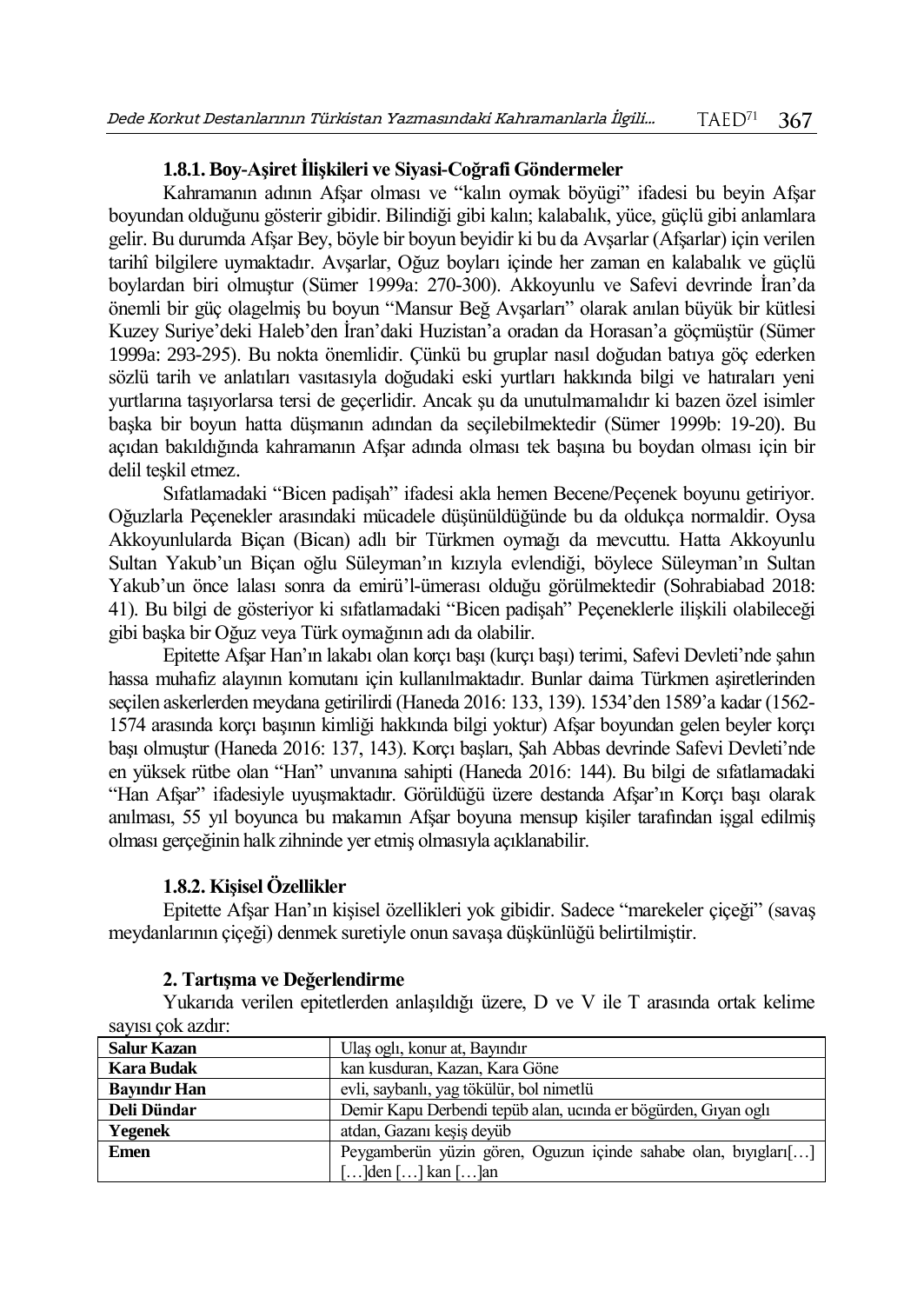| Dresden-Vatikan                                       | Türkistan                                 |
|-------------------------------------------------------|-------------------------------------------|
| Türkistan'ın direği (Bayındır Han, Kazan)             | Türkistan'ın direği ( <b>Kara Budak</b> ) |
| Çaya baksa çalımlu çal kara kuş erdemlü   ''Çapa/çaya | girse çalımlı, çal<br>kus<br>kara         |
| $\sqrt{Y}$ (Yegenek)                                  | kıynaklı/erdemli (Kara Budak)             |
| Bıyıglarını yeddi yerde çalub düğen (Kara Göne)       | Biyigin ensesinde yedi yerde düğen (Emen) |

Ayrıca farklı epitetlerde de olsa bazı yapıların aynı olduğu dikkati çekmektedir:

Bu karşılaştırmanın sonucu açıkça göstermektedir ki D ile V'nin oluştuğu yaratma kolu ile T'nin kolu arasında önemli farklar vardır. T'nin bulunmasıyla birlikte biraz da bu keşfin heyecanı içerisinde bu yazmalar arasındaki farklardan ziyade yakınlıklar üzerinde durulmuştur. Esasen bu da oldukça anlaşılabilir bir tepkidir. Kaldı ki iki kolun Dede Korkut destanları anlatma geleneğinin parçaları olduğu hiçbir tereddüde mahal bırakmayacak kadar açıktır. Ancak bunun böyle olması, iki kolun farklılıklarını görmezden gelmek için yeter bir sebep değildir. Bu yüzden T'den yararlanarak D ile V'de sorunlu görünen kelime veya kalıpları "onarma" ameliyesine girişmek, eğer bu fark ciddiye alınmazsa *Dede Korkut Kitabı*'nın anlaşılması yolunda bazı yeni kafa karışıklıklarına yol açabilir. Filologların metinleri düzeltme/onarma çabalarını anlaşılır bulmakla birlikte, temelde sözlü/sözel üretilen *Dede Korkut Kitabı*'ndaki pek çok sorunun eserin ağız özellikleri taşıyan ve hiçbir sözlüğe giremeyen kelimelerden kaynaklandığını bir kere daha hatırlatmak istiyorum.<sup>9</sup> Dolayısıyla *Dede Korkut Kitabı*'nda kelime ya da kalıbın standartlara uymaması veya yazılı kültür ürünü eserlerde bulunmaması illa bir sorun olduğunu değil, o kelimeyi bizim bilmediğimizi gösterebilir. Bu noktada Anadolu ağızlarıyla ilgili akademik araştırmaların kelime derlemeleri bakımından maalesef ciddi eksiklikler taşıdığını kaydetmek zorundayım. Yukarıdaki açıklamalarım ışığında Shahgoli ve arkadaşlarının "ornac/ortaç, çapa girse/çaya girse<sup>10</sup>, kay busaluk/ kara pusarık" (2019: 162-163) düzeltmelerini şüpheyle karşılıyorum.

T yazması bağlamında konuyu ele alan Shahgoli ve arkadaşları, Dede Korkut destanlarını 9-12. yüzyıl aralığında "Yazılı ve sözlü" gelenek içine yerleştirmekte, bu devreden sonra destanların "İlk Oğuz Türkçesi biçimi" ve "İlk Doğu Türkçesi biçimi" olarak ikiye ayrıldığını düşünmektedirler. Bu biçimlerin yazılı mı sözlü mü olduğunu belirtmemişlerdir. Üçüncü evrede Günbed nüshasının 1. arketipini "İlk Doğu Türkçesi biçimi"nden getiren ve onun "İlk Oğuz Türkçesi biçimi"yle bağlantılı olduğunu vurgulayan araştırmacılar, dördüncü evrede Günbed nüshasının 16. yüzyılla tarihledikleri 2. arketipi olduğunu varsaymışlar, bugün elde bulunan yazmayı ise 18. yüzyılla tarihledikleri beşinci evreye yerleştirmişlerdir (Shahgoli vd. 2019: 161).

Bu açıklamada iki yaklaşım dikkati çekmektedir. İlki araştırmacıların, Günbed nüshasını Doğu Türkçesi sahası içine yerleştirmeleri, ikinci olarak da neredeyse tüm açıklamalarını "yazılı gelenek" mantığı içinde yapmalarıdır. Öncelikle T yazmasının Doğu Türkçesiyle olan bağının çok zayıf olduğu Ercilasun tarafından kesin denilebilecek biçimde ortaya konulmuş olup adı geçen araştırmacıya göre eser, Azerbaycan Türkçesinin Tebriz

 $\overline{a}$ 

<sup>9</sup> Bu noktaya temas eden iki makale için bk. (Başgöz 1960: 444) ve (Tulu 2013:179).

<sup>10</sup> Bu yapıyı Sertkaya ve Uzuntaş (2020: 51-52) ile Özçelik de (2020a: 11) "çap-" olarak düzeltmeyi önermektedirler.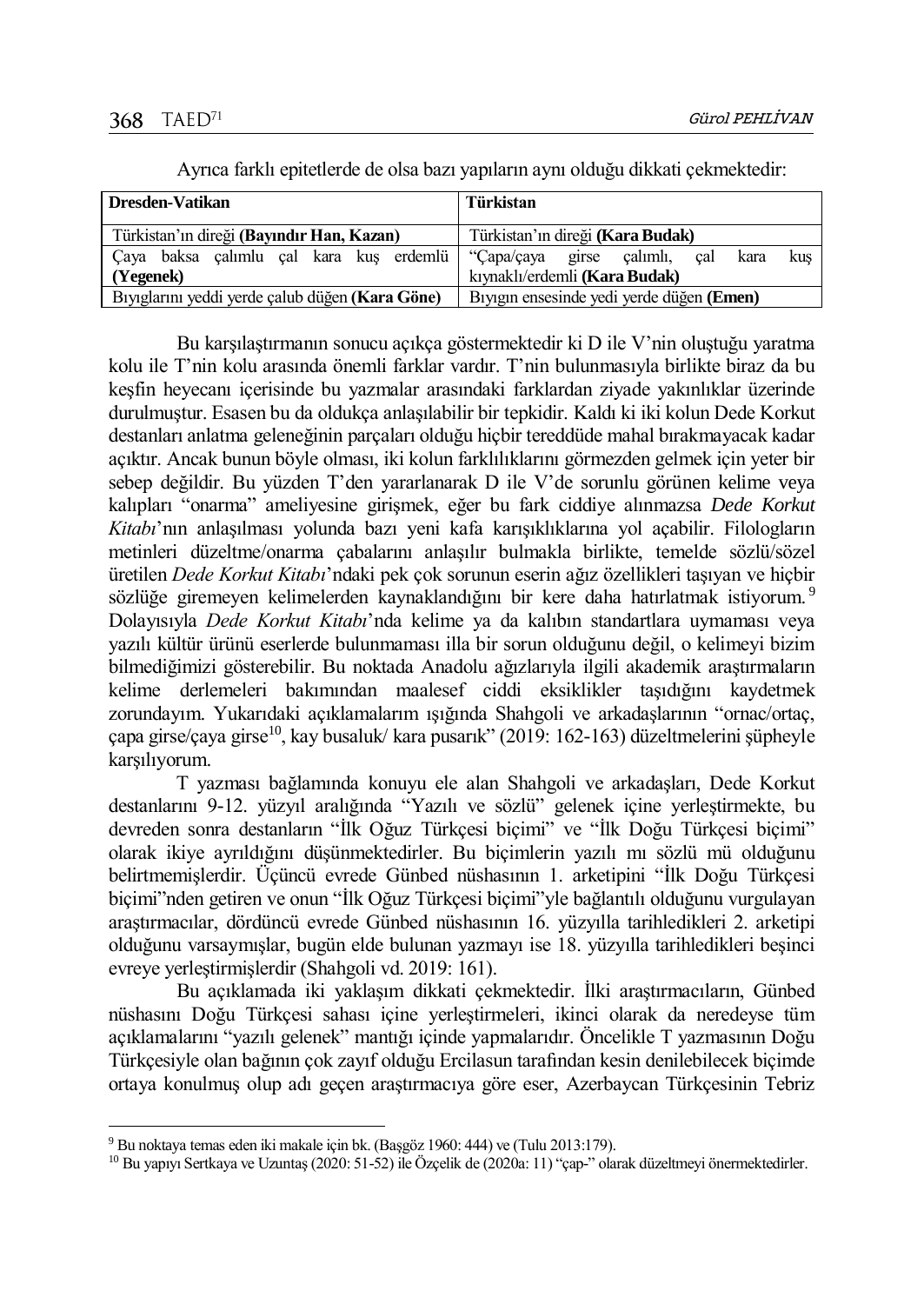ağzındadır (2019a: 12-13), Azmun'un da (2019: 14-15) bu görüşte olduğu anlaşılmaktadır (2019: 14-15). Şu farkla ki o, Ercilasun kadar kesin ifadeler kullanmamıştır. Metnin Azerbaycan Türkçesi olduğu fikrine Sertkaya da katılmaktadır (2020: 55). Bu da ikinci evrede eseri "İlk Doğu Türkçesi biçimi" olarak ayırma savını çok zayıflatmaktadır. Benim asıl üzerinde durmak istediğim nokta, Dede Korkut destanları gibi sözlü üretim mahsulü eserlerin "yazılı gelenek" mantığı içinde soy ağacının çıkarılmasıdır. Elbette elde yazması olan sözlü temele dayalı bir eserin soy ağacı çıkarılırken yazılı geleneğin de dikkate alınması gerekmektedir. Özellikle Dresden ve Vatikan nüshaları söz konusu olduğunda bu doğru bir yaklaşımdır da çünkü iki nüshanın da bir dip yazma/nüshadan geldiği, iki nüshadaki ortak hataların gösterdiği üzere, açıktır.<sup>11</sup> Ancak Türkistan yazmasını mukayese edebileceğimiz onunla ilişkili bir başka yazma yoktur. Mevcut haliyle Türkistan yazması, Dresden ve Vatikan nüshalarına da bağlanamamaktadır. Şu halde konu, sözlü-sözel gelenek noktasından değerlendirildiğinde şöyle bir şemanın ortaya çıktığı görülmektedir:



Bu tablonun anlaşılabilmesi için öncelikle "sözlü" (oral) ve "sözel" (verbal) ayrımına dikkat çekmek istiyorum. Sözlü terimi sadece ağızla ve konuşarak dile getirilen söylemi; sözel terimiyse hem sözlü hem de yazılı olarak ifade edilen her çeşit yapıyı ifade etmektedir. Oğuznâmelerle ilgili ilk bilgi veren kaynak olan ve 1310'larda yazılan *Dürerü't-Ticân*'da bu destanların hem sözlü hem de yazılı gelenek içinde üretildiği bilgisi vardır (Kopraman 2009: 123-124'den Ercilasun 2019b: 24). Bu veriye dayanarak ikinci evrede sözlü-sözel ayrımına gidilmesi gerektiğini düşünüyorum.<sup>12</sup> İlk dönem ise tamamen

 $\overline{a}$ 

<sup>11</sup> Muharrem Ergin'in *Dede Korkut Kitabı* neşrinden beri kabul edilmiş bu tespit (1958: 68), bir ara sözlü kompozisyon kuramı bağlamında (Aksoy-Sheridan 2008) tarafından sorgulanmışsa da Pehlivan (2015: 449-451) ve ardından Özçelik (2016: 52-64) tarafından Ergin'in bu tespiti teyit edilmiştir.

<sup>&</sup>lt;sup>12</sup> Bu evreler arasında tespit etmemize imkân olmayan başka tabakalar da olabilir. Ancak elimizde yazma olmadan bunları hayalî olarak kurgulamanın bence çok anlamı ve işlevi yoktur. Ancak isteyen okuyucu her evrenin arasına biriki hayalî evre ekleyebilir.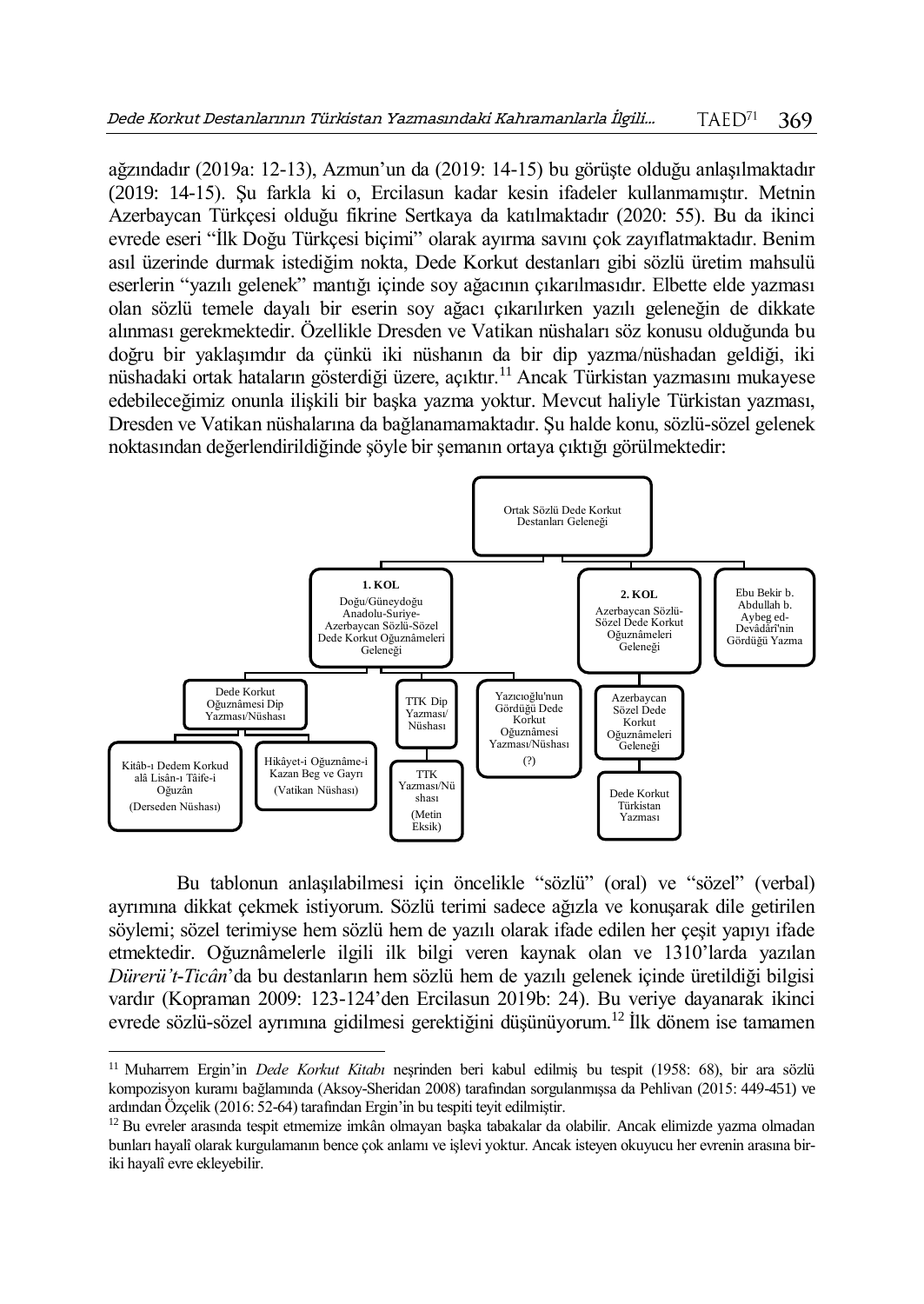sözlü üretimin olduğu evredir. Üçüncü evrede 1. kolda D ile V nüshalarına kaynaklık eden yazmanın ortaya çıktığını varsayabiliriz. TTK yazmasındaki farklılıklar, bu varyantın başka yazmadan kopyalandığını gösterir mahiyette olsa da bu yazmanın D ve V'ye yakınlıkları, sonuç itibariyle onu bu ikili ile çok yakın bir üretim geleneğinin içine yerleştirmeyi olanaklı kılıyor. Ayrıca şemadaki ikinci evreden itibaren 1. ve 2. kolun çok yakın ilişkileri olduğu, çok defa anlatıcıların ve Oğuz oymaklarının tüm bu coğrafyaları dolaştıkları unutulmamalıdır. Dolayısıyla yukarıdaki coğrafi ayrım, bugün elimizdeki yazmaların soy ağacını ortaya koymak için kurgulanmış olup anlatma geleneğindeki ortaklığı yadsımamaktadır. Buraya kadar yazdıklarımdan açıkça anlaşılacağı üzere, Dede Korkut destanlarının Türk dünyasının batısındaki anlatma geleneğinin en az iki anlatma kolu hâlinde geliştiği görülmektedir. Bu kollara bağlı olarak üretilen metinlerin bir kısmı belli ki farklı tarihlerde yazıya geçmiş olup günümüze, biri çok eksik, dört yazma hâlinde ulaşabilmişlerdir. Dede Korkut anlatılarının sözlü gelenekte canlı bir biçimde yaşadığı Hazar ötesindeki durum (Bayat 2020: 58-68) ise şemada ele alınmamıştır.

Epitetler, T içindeki yapısal-işlevsel özellikleri bakımından değerlendirildiğinde, doğal olarak D ile V'deki ideolojik işlevleriyle koşutturlar. Destanlarda alpların epitetleri, hem kurgusal hem de ideolojik olarak metnin inşasında kurucu bir role sahiptir. Sıfatlamalar, en kısa ifadeyle alpların erkek egemen iktidarlarının gösteriminin tepe noktasını oluşturur, içerikleri bu iktidar kurgusuna hizmet eder. Böyle bir kurguda "gerçek" ikinci plandadır, hatta çok defa hiç önemli değildir. Anlatıcı ve dinleyeni zaten bu özelliklerin kadim devirdeki kahramanlar için tartışmasızca mümkün olduğuna inandığından epitetin içeriğini sorgulamaz. T'deki epitetlerin içine sinmiş hâlde bulunan iktidarın dayandığı temellerin şeması şu şekilde gösterilebilir:



Bu şemayı çözümlemek gerekirse; iktidarı meydana getiren "güç" ise, onu görünür kılan da "görkem (haşmet, debdebe)"dir. Bu yüzden tüm iktidarlar sadece güçlerini göstermekle kalmaz, aynı zamanda görkeme de önem verir. Gücün görkemli bir biçimde teşhiri de bu iki yapının birbirinden ayrılmazlığını gösterir. Bu sebeple T'deki epitetlerde bu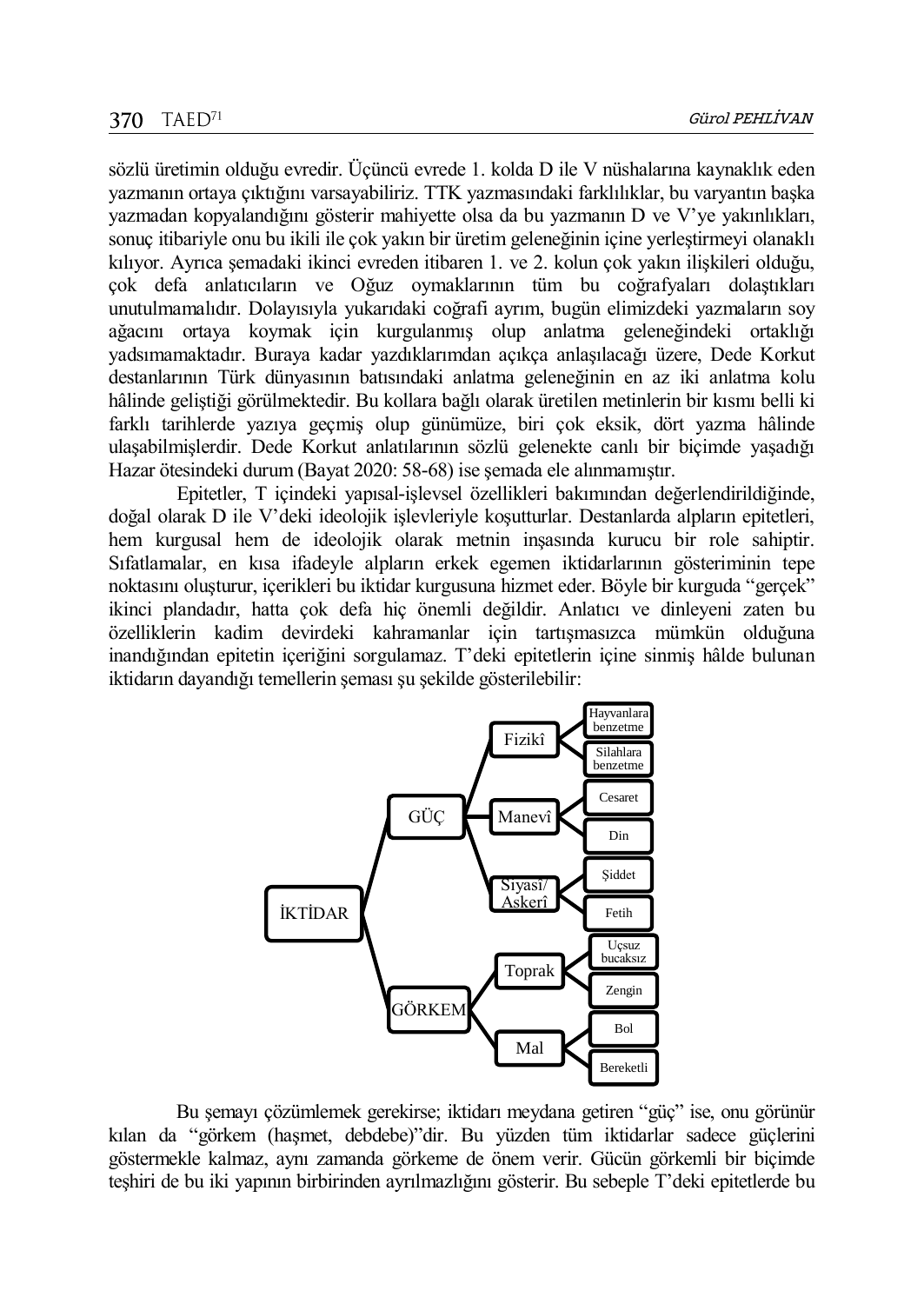ilişki birbirini içkin biçimde kurgulanmıştır. Gücün erkek bireydeki tezahürü, hayvan ve silahlarla yapılan benzetmeler vasıtasıyla gösterilir. Alpı hayvana benzetme, ilk örneğini Oğuz Kağan Destanı'nda gördüğümüz bir geçmişe sahiptir ve Mehmet Kaplan'dan (1955: 209-210) bu yana defalarca vurgulanmıştır. Silahlara benzetme noktasında ise alpların bu aletlerin delici ve sert kısımlarıyla özdeşleştirildiği gözlenmektedir. Böylece alpın saldırgan ve sert oluşu vurgulanmış olur ki bu nitelikleri geleneksel kültür, erkeğin özellikleri olarak sınıflandırır.<sup>13</sup> Cesaret, hemen hemen bütün sıfatlamalarda yer verilen bir niteliktir. Din ise cesarete göre oldukça arka plandadır. Cesaretin kanıtlanması ve tekrar tekrar sınanması siyasîaskerî sahada olur. Bu da kendini düşmanlara karşı şiddet eylemi içerisinde olmak ve fetihle gösterir. Gücün kullanımı toprak ve malı, yani görkemi sağlar. Oğuz yurdu, güneybatıda Şam-Haleb'den kuzey-kuzeydoğuda İtil-Mangışlak hattına, doğuda ise Buhara-Belh çizgisine uzanan geniş coğrafyayı kapsar. T'nin yazıya geçirildiği 17-18. yüzyılda bu coğrafyaya tek bir devletin hâkim olmadığı aşikâr olduğundan, bu sınırları destanî muhayyiledeki kalıplaşmış sınırlar olarak kabul edebiliriz. Bu coğrafya, Oğuz beylerine bol mal ve rahat bir yaşam sunan bereketli topraklara ve zengin vergi kaynaklarına sahiptir. Oğuz beylerinin bileklerinin hakkıyla elde ettikleri bu topraklarda güç ve görkem içinde yaşamlarının epitetlerine yansıtıldığı görülmektedir. Bu noktada destan, dinleyiciler tarafından çok defa salt bir edebî tür olarak değil, geçmişin ihtişamlı tarihi olarak algılanmaktadır.

#### **Sonuç**

 $\overline{a}$ 

T'deki epitetlerin tümü erkek kahramanlar için kurgulanmıştır. Sekiz alpa ait incelenen epitetlerin D ve V ile ifade benzerliklerinin çok az olduğu görülmüştür. Bu durum D ve V ile T'nin ayrı anlatma kollarına bağlı olmasıyla açıklanabilir. Eldeki nüshalar ışığında, şu an için bu anlatma geleneğinin Türklüğün batı coğrafyasında en az iki kolunun var olduğu söylenebilir. Dolayısıyla bu yazmaları, Dede Korkut destan geleneğinin farklı kollarından gelen anlatıcıların sözlü icralarının birbirinden farklı zaman ve coğrafyalarda yapılmış derlemeleri olarak kabul edebiliriz. Bu noktada D ile V'deki birtakım kelime ve yapılarla ilgili düzeltmelerde T'nin kullanılması, yukarıdaki yaratma şartları dikkate alarak yapılmalıdır. Bu eserlerin yazılı gelenekteki yazmalarla aynı niteliklere sahipmişçesine özensiz kullanımı *Dede Korkut Kitabı*'nın nâşirlerini yeni hatalara düşürebilir.

Epitetler anlatı kurgusuyla ilgili mekanik işlevlerinin ve kahramanın karakter özelliklerini vermenin dışında ideolojik işlevlere de sahiptir. T'deki sıfatlamalar, birbirine benzer temel kalıplar içerisinde bir bütün olarak erkek egemen iktidarın ana özelliklerinin ifade edildiği edebî yapılardır. Güç ile özdeşleşen erkeğin bedensel kuvveti ve cesaretini, din adına şiddet ve fetih içeren bir eylemler dizisi sonucu toprak ve mala sahip oluşunu sergiler. Böylece dinleyici/okuyucularını bu yönde eylemlere teşvik ederek, onlara bir amaç sunmayı hedefler. Epitetlerin bu fonksiyonu, destanın ana işleviyle uyumludur. Bu sebeple olay örgüsü ve sıfatlamalar bir bütünlük içerisinde destanın ayrılmaz yapı unsurlarıdır.

<sup>13</sup> Bu silahların sert ve saldırgan nitelikleri psikanalitik yaklaşıma ilgiye değer malzeme verirse de bu nokta, çalışmamın kapsamı dışında kalmaktadır.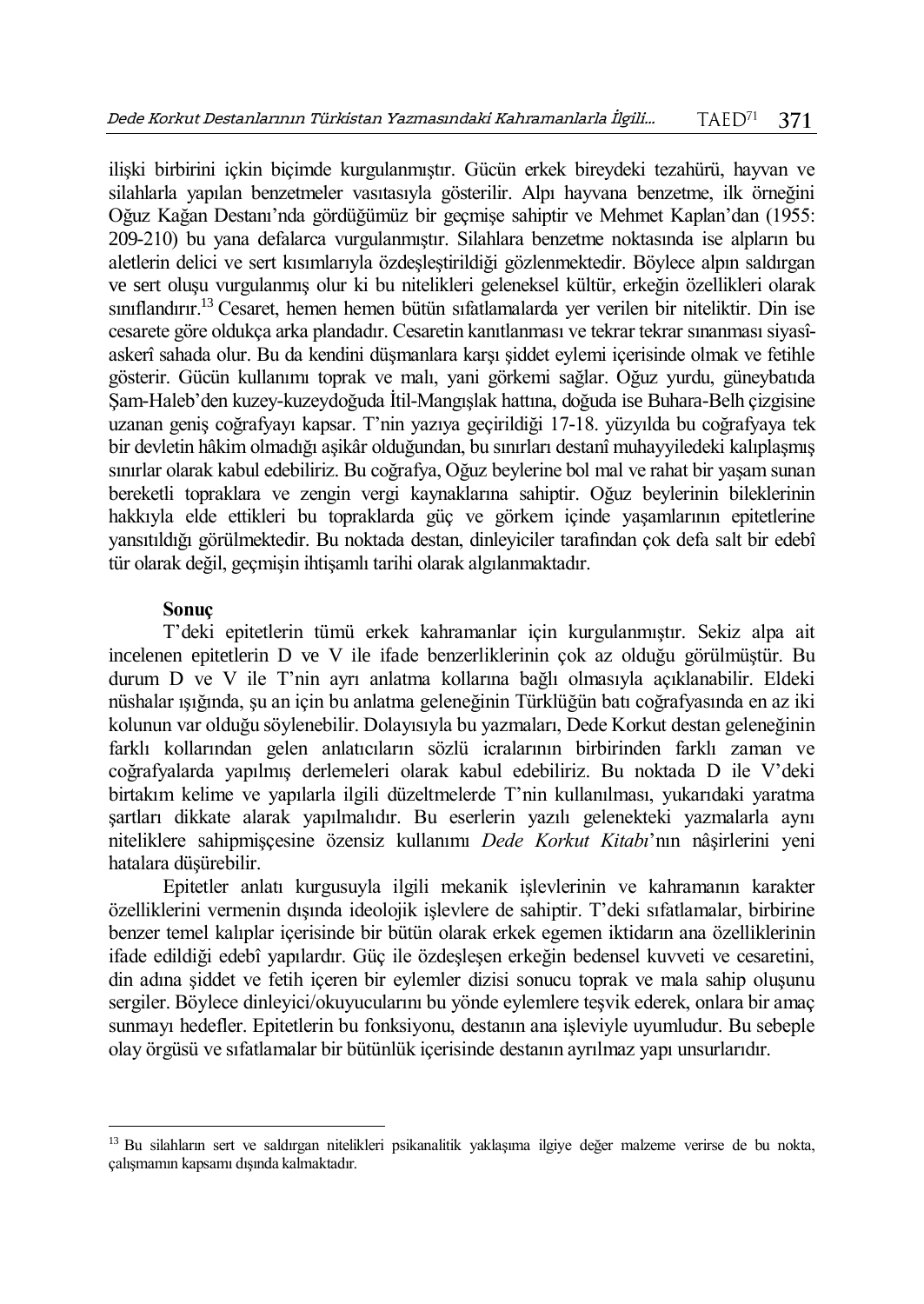#### **Kaynaklar**

- Aksoy-Sheridan, R. Aslıhan. (2008). "Sözlü Formül Kuramı Işığında Dede Korkut Kitabı'na Bakış". *Millî Folklor*, 79, 21-33.
- Aydoğmuşoğlu, Cihat. (2019). "Safevi Tarih Yazıcılığı ve Safevi Çağı Kronikleri". *Türk Tarihi Araştırmaları Dergisi*, 4/1, 143-164.
- Azmun, Yusuf. (2019). *Dede Korkut'un Üçüncü Elyazması Yeni Soylamalar ve Boylar (hikâyeler) ile Türkmen Sahra Nüshası*. İstanbul: Kutlu Yayınevi.
- Başgöz, İlhan. (1960). "Dede Korkut'ta Yanlış Okunan Bazı Kelimeler". *Türk Dili*, 104, 442- 444.
- Başgöz, İlhan. (1998). "Dede Korkut Destanında Epitetler". (çev. Nebi Özdemir). *Millî Folklor*, 37, 23-35.
- Bayat, Fuzuli. (2020). "Dresden ve Vatikan Yazmalarına Girmeyen Dede Korkut Hikâyeleri". *Akra Kültür Sanat Edebiyat Dergisi*, 21, 55-74.
- Bekki, Salahaddin. (2012). "Türkiye'de Epitetler Üzerinde Yapılan Çalışmalar ve Köroğlu'nun Bir Şiirinin Tahlili". *Millî Folklor*, 95, 202-215.
- Duymaz, Ali. (1997). *Bir Destan Kahramanı Salur Kazan*. İstanbul: Ötüken Neşriyat.
- Duymaz, Ali. (2020). "Dede Korkut Kitabı'nda 'Hüner' ve 'Erdem' Kavramları Üzerine". *Kolca Kopuzdan Kılca Kaleme Dedem Korkut Araştırmaları*. İstanbul: Ötüken Neşriyat.
- Ekici, Metin. (2019a). "Yeni Bir Dede Korkut Boyu: Salur Kazan'ın Yedi Başlı Ejderhayı Öldürmesi". *Dünya Kültür Mirası Dede Korkut Uluslararası Sempozyumu (25-27 Nisan 2019/ Bayburt) Bildiri Kitabı*. Bayburt: Bayburt Üniversitesi Yayınları, 41-51.
- Ekici, Metin. (2019b). *Dede Korkut Kitabı Türkistan/ Türkmen Sahra Nüshası Soylamalar ve 13. Boy Salur Kazan'ın Yedi Başlı Ejderhayı Öldürmesi Orijinal Metin (Tıpkıbasım), Transkripsiyon, Aktarma.* İstanbul: Ötüken Neşriyat.
- Ercilasun, Ahmet Bican. (2019a). "Dede Korkut Kitabı'nın Yeni Nüshası ve Üzerindeki Yayınlar". *Millî Folklor*, 123, 1-19.
- Ercilasun, Ahmet Bican. (2019b). *Nehir Destan Oğuzname (Oguz Bitig).* İstanbul: Dergâh Yayınları.
- Ergin, Muharrem. (1958). *Dede Korkut Kitabı I Giriş-Metin-Faksimile*. Ankara: Türk Dil Kurumu Yayınları.
- Gökyay, Orhan Şaik. (2000). *Dedem Korkudun Kitabı*. İstanbul: Millî Eğitim Bakanlığı Yayınları.
- Haneda, Masashi. (2016). "Safevi Hassa Birliklerinin Tekâmülü". (Çev. İlker Külbilge). *Cihannüma*, II/1, 125-150.
- Kaplan, Mehmet. (1955). "Türk Destanında Alp Tipi". *Zeki Velidi Togan'a Armağan*. Ankara: Maarif Basımevi, 204-213.
- Kopraman, Kâzım Yaşar. (2009). "Ebû Bekir b. Abdullah b. Aybek ed Devâdârî'ye Göre Türklerin ve Tatarların Yaratılışı". *Gazi Üniversitesi Gazi Eğitim Fakültesi Dergisi – GEFAD-, Özel Sayı: Prof. Dr. Reşat Genç Armağanı, I*.
- Köprülü, M. Fuad. (1986). *Edebiyat Araştırmaları*, *I*. İstanbul: Ötüken Neşriyat.
- Külbilge, İlker. (2010). *17. Yüzyılın İlk Yarısında Osmanlı-İran Siyasi İlişkileri (1703-1747)*. İzmir: Ege Üniversitesi Sosyal Bilimler Enstitüsü Yayımlanmamış Doktora Tezi.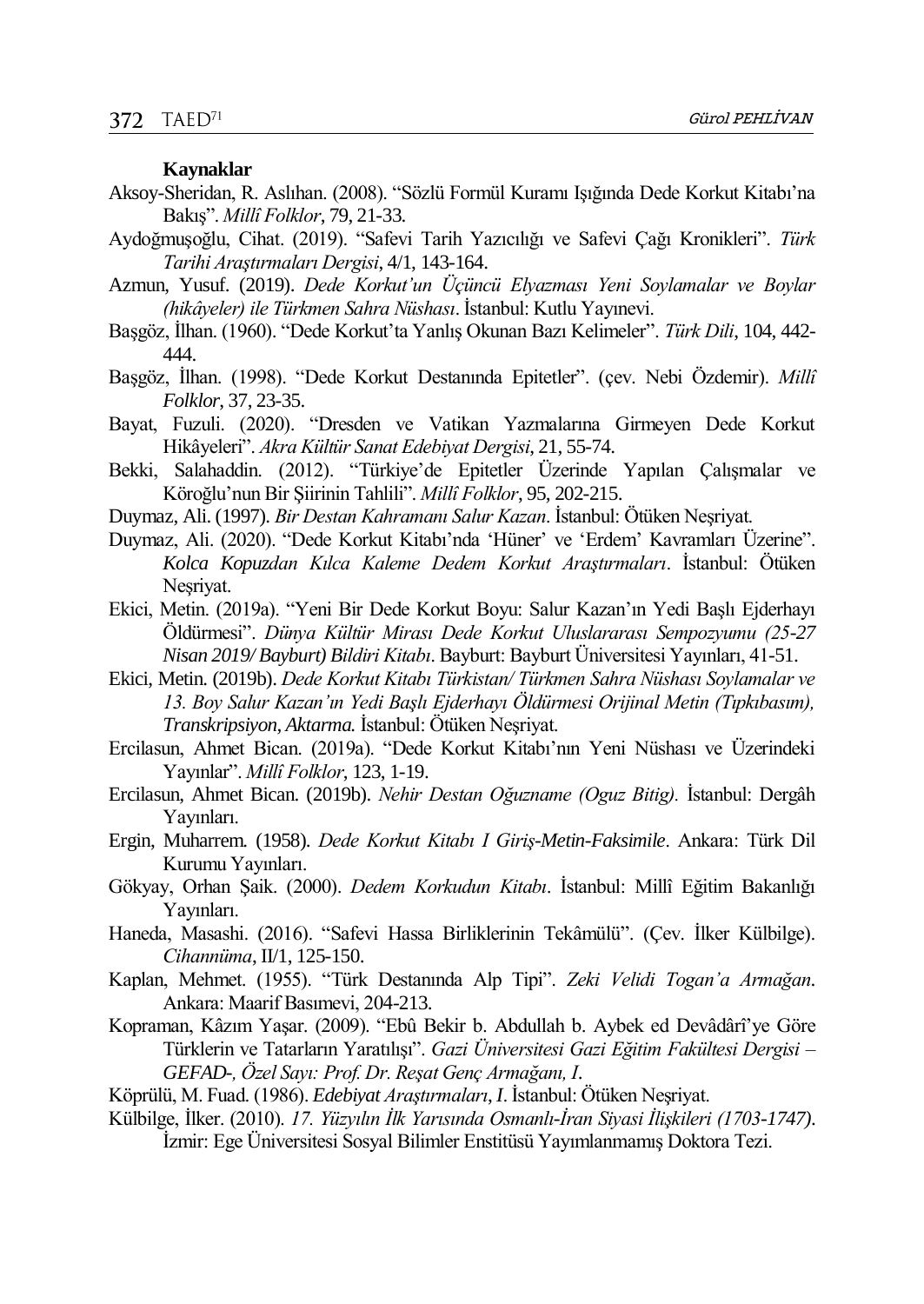- Lockhart, Laurence. (2016). "Safevi Döneminde İran Ordusu". (Çev. İlker Külbilge). *Cihannüma*, II/2, 177-188.
- Matthee, Rudi. (1996). "Unwalled Cities and Restless Nomads: Firearms and Artillery in Safavid Iran". *Safavid Persia The History and Politics of an Islamic Society*. (Ed. Charles Melville). London/ New York: I. B. Tauris, 389-417.
- Merçil, Erdoğan. (1989). *Kirmân Selçukluları*. Ankara: Türk Tarih Kurumu Yayınları.
- Nevai, Abdülhüseyin. (1350). *Şah Tahmasb-ı Safevi*. Yayın Yeri Yok: İntişarat-ı Bünyâd-ı Ferheng-i İran.
- Nevai, Abdülhüseyin. (1353). *Şah Abbas, Mecmua-yı Esnad u Mekatibat-ı Tarihi*, 2. Yayın yeri Yok: İntişarat-ı Bünyâd-ı Ferheng-i İran.
- Osman. (1961). *Tevârîh-i Cedîd-i Mir'ât-ı Cihân.* (Haz. Atsız). İstanbul: Küçükaydın Matbaası.
- Özçelik, Sadettin. (2019). "Dede Korkut Oğuznamelerinin Kaç(ıncı) Nüshası Bulundu?". *Türk Dili*, 812, 48-56.
- Özçelik, Sadettin. (2020a). "Dede Korkut Oğuznâmeleri Üzerine –Günbed Nüshası Işığında-Düzeltme Teklifleri". *Türk Dünyası Dil ve Edebiyat Dergisi*, 49, 7-20.
- Özçelik, Sadettin. (2020b). "Dede Korkut Oğuznâmeleri Üzerine –Günbed Nüshası Işığında-Düzeltme Teklifleri (2)". *Türk Dünyası Dil ve Edebiyat Dergisi*, 50, 11-21.
- Pehlivan, Gürol. (2015). *Dede Korkut Kitabı'nda Yapı, İdeoloji ve Yaratım –Dresden ve Vatikan Nüshalarının Mukayeseli Bir İncelemesi-*. İstanbul: Ötüken Neşriyat.
- Reichl, Karl. (2002). *Türk Boylarının Destanları (Gelenekler, Şekiller Şiir Yapısı)*. (Çev. Metin Ekici). Ankara: Türk Dil Kurumu Yayınları.
- Sabityan, Zeki. (1343). *Esnad-ı Nameha-i Tarih-i Devre-i Safeviyye*. Tahran: Kitabhane-i İbni Sina.
- Sarı, Arif. (2019). "Safevi Şeyhlerinin Dulkadirli Müritleri". *Türk Kültürü ve Hacı Bektaş Veli Araştırmaları Dergisi*, 89, 83-95.
- Sertkaya, Osman Fikri. (2020). "Dede Korkut'un Günbed Yazmasında Geçen 50 Moğolca Kelime". *Dede Korkut Günbed Yazması Üzerine Araştırmalar ve İncelemeler.* (Haz. Osman Fikri Sertkaya ve Hülya Uzuntaş). İstanbul: Bilge Kültür Sanat Yayınları.
- Sertkaya, Osman Fikri ve Hülya Uzuntaş. (2020). "Günbed Yazmasının Önceki Dede Korkut Yazmalarındaki Bazı Okumaları Düzeltmesi". (Haz. Osman Fikri Sertkaya ve Hülya Uzuntaş). *Dede Korkut Günbed Yazması Üzerine Araştırmalar ve İncelemeler*. İstanbul: Bilge Kültür Sanat Yayınları.
- Shahgoli, Nasser Khaze, Vaiollah Yaghoobi, Shahrouz Aghatabai, Sara Behzad. (2019). "Dede Korkut Kitabı'nın Günbet Yazması: İnceleme, Metin, Dizin ve Tıpkıbasım". *Modern Türklük Araştırmaları Dergisi*, 16/2, 147-379.
- Sohrabiabad, Hamidreza. (2018). *Safevî İdaresinde Toplumsal Dönüşüm*. Kırklareli: Kırklareli Üniversitesi Sosyal Bilimler Enstitüsü Yayımlanmamış Doktora Tezi.
- Sümer, Faruk. (1959). "Oğuzlara Ait Destanî Mahiyette Eserler". *Ankara Üniversitesi Dil ve Tarih-Coğrafya Fakültesi Dergisi*, XVII/3-4, 359-456.
- Sümer, Faruk. (1992). *Safevî Devletinin Kuruluşu ve Gelişmesinde Anadolu Türklerinin Rolü.* Ankara: Türk Tarih Kurumu Yayınları.
- Sümer, Faruk. (1995). "Eymir". *İslam Ansiklopedisi*, XI, İstanbul: *Türkiye Diyanet Vakfı*, 551-552.